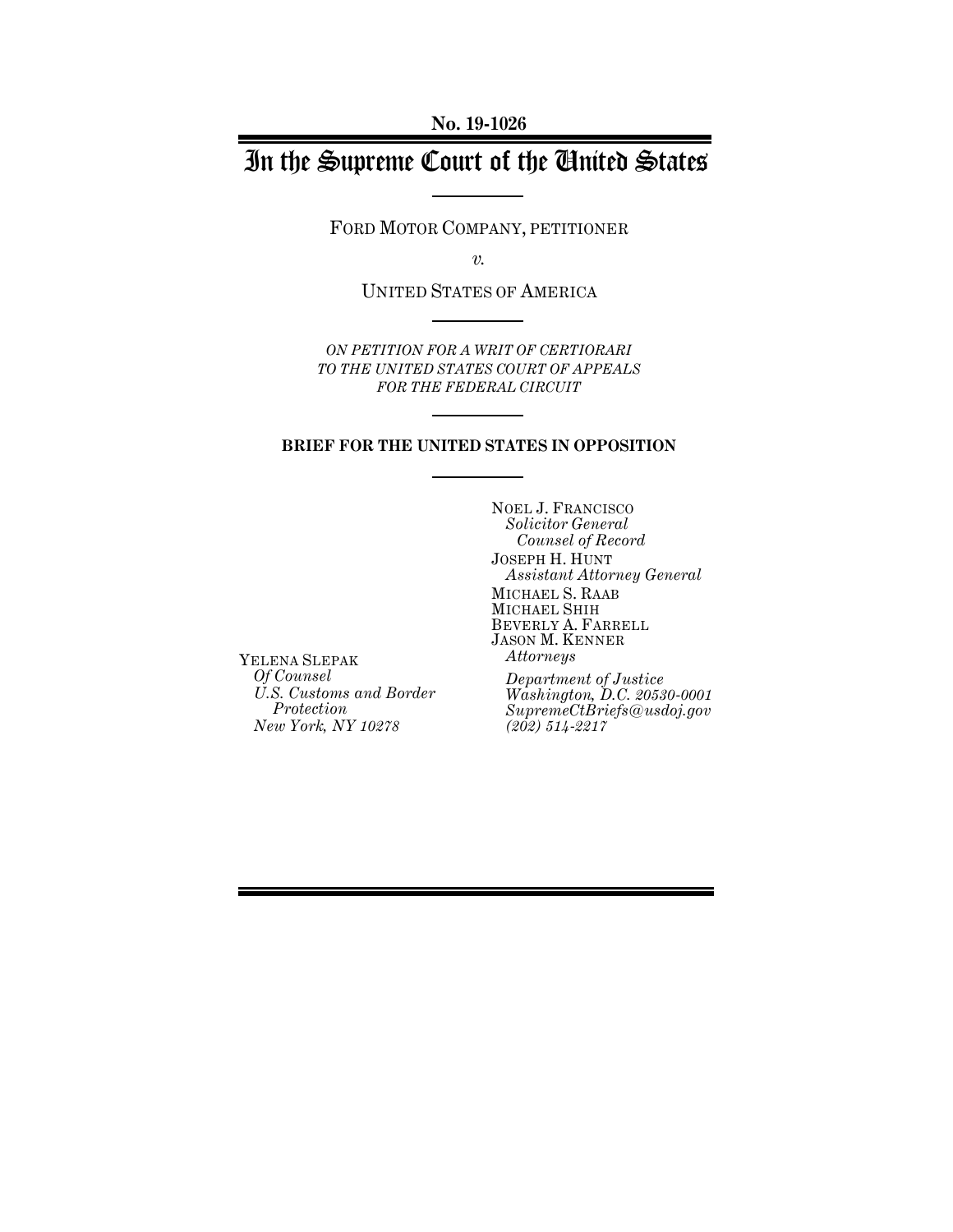### **QUESTION PRESENTED**

This case concerns the appropriate tariff classification of the Transit Connect 6/7, a van manufactured and imported by petitioner. Petitioner designed, marketed, sold, and delivered the van to consumers exclusively as a two-person cargo van. But to avoid the higher rate of duty that applies to cargo vans as compared to vans principally designed for passenger transport, petitioner imported each Transit Connect 6/7 with a temporary, cheap rear seat that was designed to be immediately removed as soon as the van cleared U.S. Customs and Border Protection (Customs). The question presented is as follows:

Whether Customs correctly classified the Transit Connect 6/7 as a "[m]otor vehicle[] for the transport of goods" under Heading 8704 of the Harmonized Tariff Schedule of the United States (HTSUS), rather than as a "motor vehicle[] principally designed for the transport of persons" under HTSUS Heading 8703.

(I)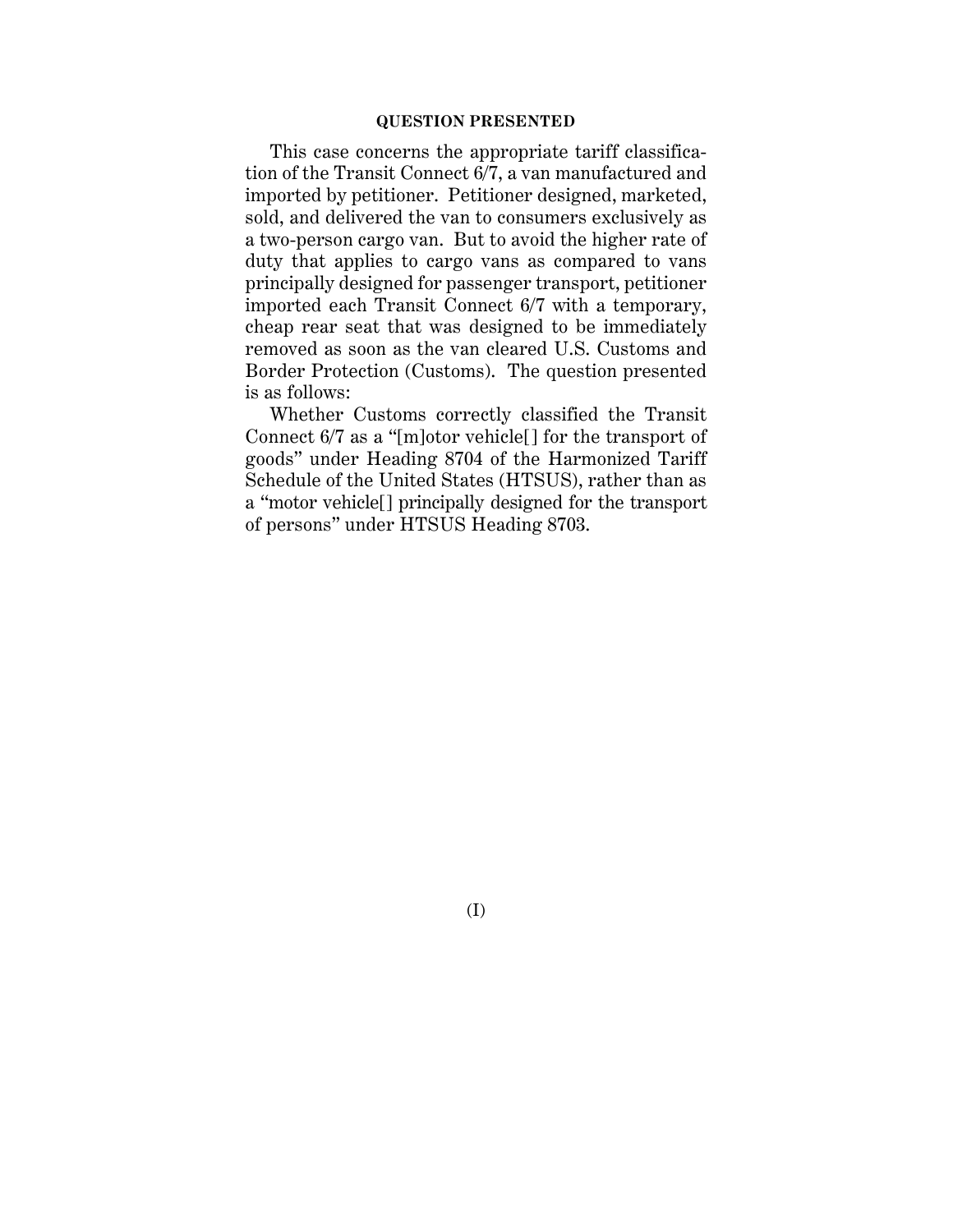## **TABLE OF CONTENTS**

Page

## **TABLE OF AUTHORITIES**

## Cases:

| CamelBak Prods., LLC v. United States,             |  |
|----------------------------------------------------|--|
|                                                    |  |
| Carl Zeiss, Inc. v. United States, 195 F.3d 1375   |  |
|                                                    |  |
|                                                    |  |
| Federal Mogul Corp. v. United States,              |  |
|                                                    |  |
| GRK Canada, Ltd. v. United States:                 |  |
| 761 F.3d 1354 (Fed. Cir. 2014), petition for reh'g |  |
| en banc denied, 773 F.3d 1282 (2014)  16           |  |
|                                                    |  |
| Kahrs Int'l, Inc. v. United States, 713 F.3d 640   |  |
|                                                    |  |
| Len-Ron Mfg. Co. v. United States, 334 F.3d 1304   |  |
|                                                    |  |
| Marubeni Am. Corp. v. United States:               |  |
| 821 F. Supp. 1521 (Ct. Int'l Trade 1993), aff'd,   |  |
|                                                    |  |
| 35 F.3d 530 (Fed. Cir. 1994) 4, 12, 13, 14, 16, 25 |  |
|                                                    |  |
| Motorola, Inc. v. United States, 436 F.3d 1357     |  |
|                                                    |  |

## (III)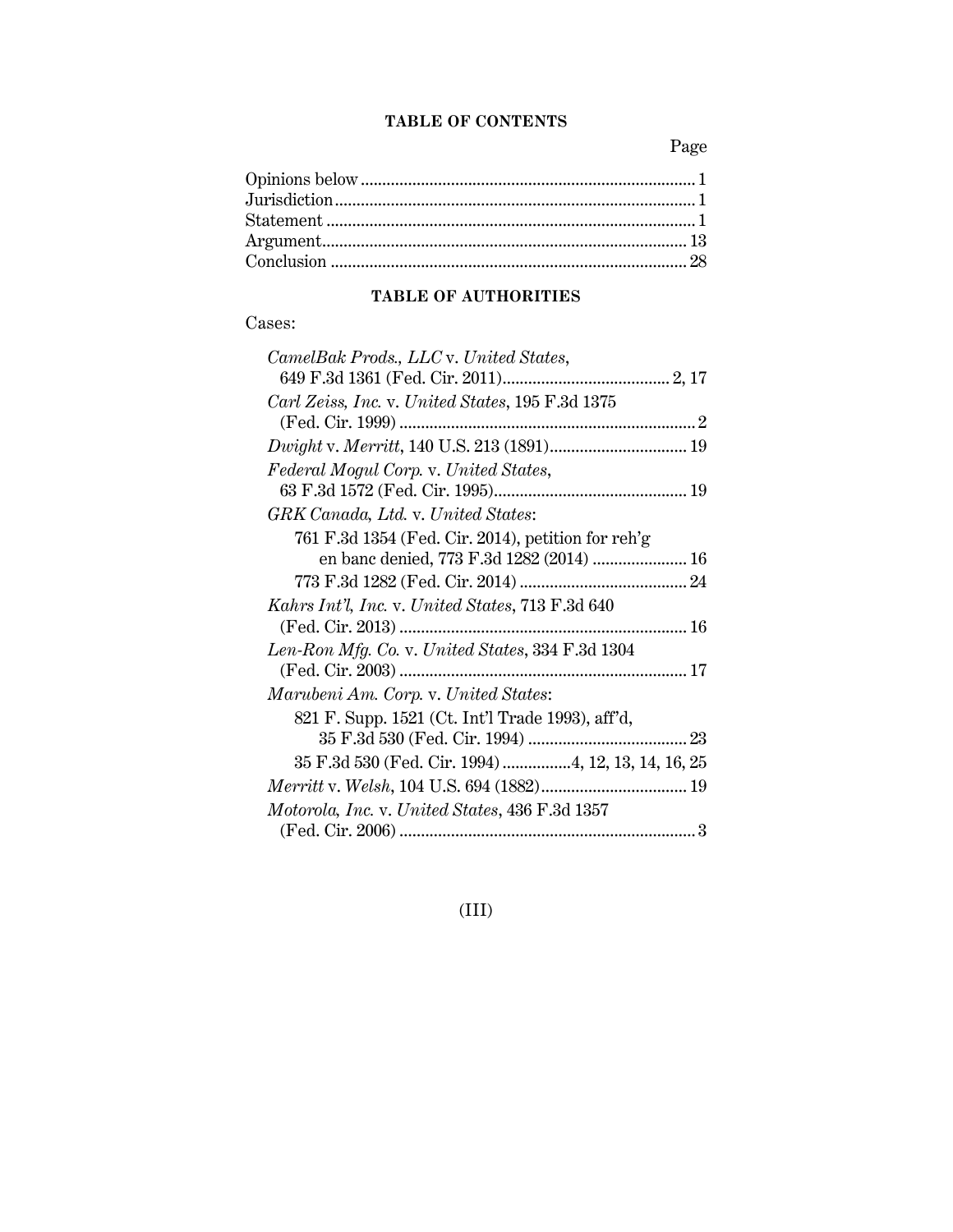| Cases—Continued:<br>Page                                  |  |
|-----------------------------------------------------------|--|
| Orlando Food Corp. v. United States,                      |  |
|                                                           |  |
| Schlumberger Tech. Corp. v. United States,                |  |
|                                                           |  |
|                                                           |  |
| United States v. Citroen, 223 U.S. 407                    |  |
|                                                           |  |
| United States v. Mead Corp., 533 U.S. 218 (2001)  3       |  |
| United States v. Quon Quon Co., 46 C.C.P.A. 70            |  |
|                                                           |  |
| United States v. Schoverling, 146 U.S. 76 (1892) 19       |  |
| Well Luck Co. v. United States, 887 F.3d 1106             |  |
| (Fed. Cir. 2018), cert. denied, 139 S. Ct. 1290           |  |
|                                                           |  |
| Western States Import Co. v. United States,               |  |
|                                                           |  |
| <i>Worthington v. Robbins, 139 U.S. 337 (1891) 17, 19</i> |  |

Statutes and regulations:

| North American Free Trade Agreement              |
|--------------------------------------------------|
| Implementation Act, Pub. L. No. 103-182,         |
|                                                  |
| Harmonized Tariff Schedule of the United States, |
|                                                  |
| Ch. 87, Subch. XVII:                             |
|                                                  |
|                                                  |
|                                                  |
|                                                  |
|                                                  |
|                                                  |
|                                                  |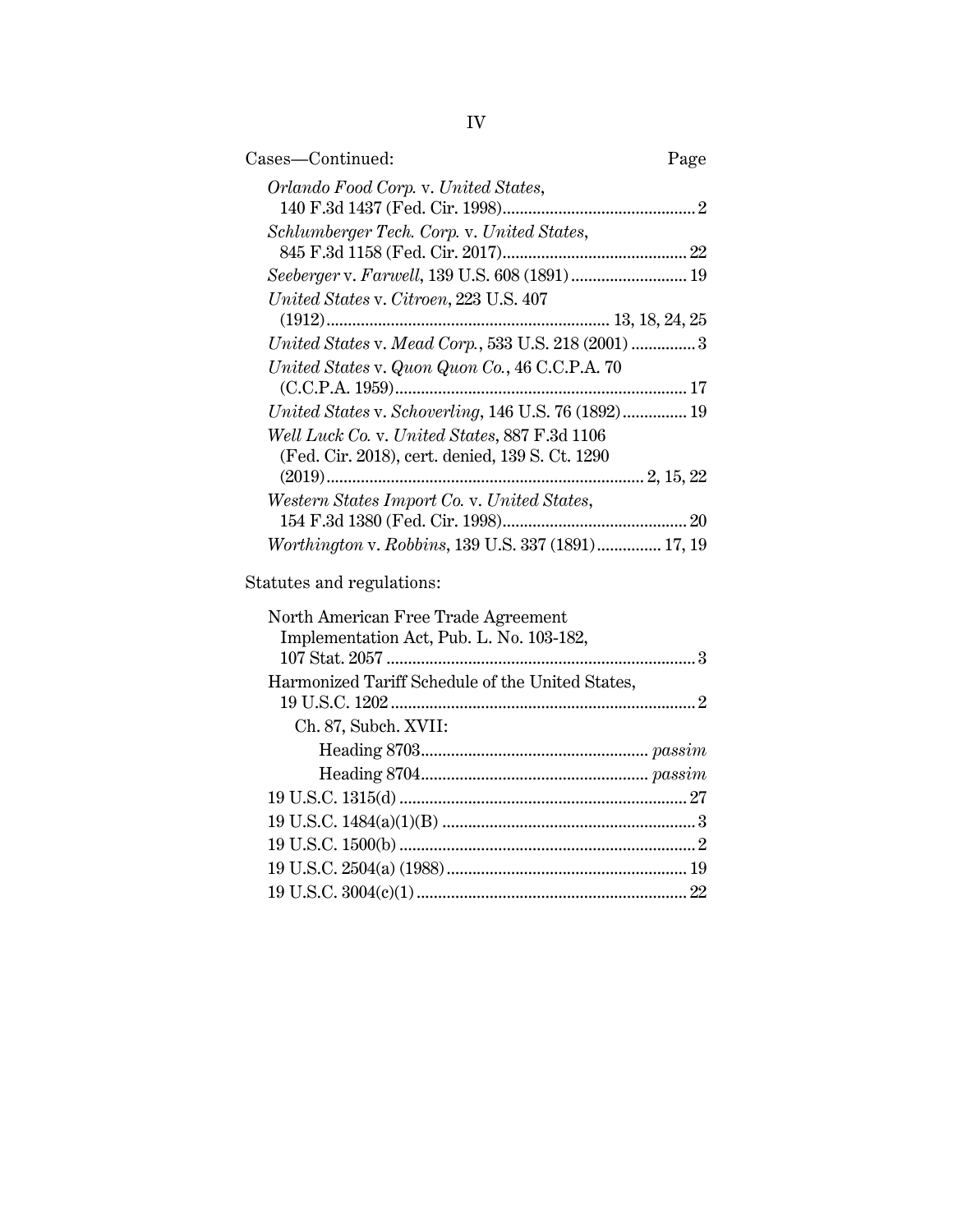| Regulations-Continued: | Page |
|------------------------|------|
| 19 C.F.R.:             |      |
|                        |      |
|                        |      |
|                        |      |
|                        |      |
|                        |      |
|                        |      |
|                        |      |
|                        |      |
|                        |      |
|                        |      |
|                        |      |
|                        |      |

## Miscellaneous:

| U.S. Customs and Border Protection: |  |
|-------------------------------------|--|
|                                     |  |
|                                     |  |
|                                     |  |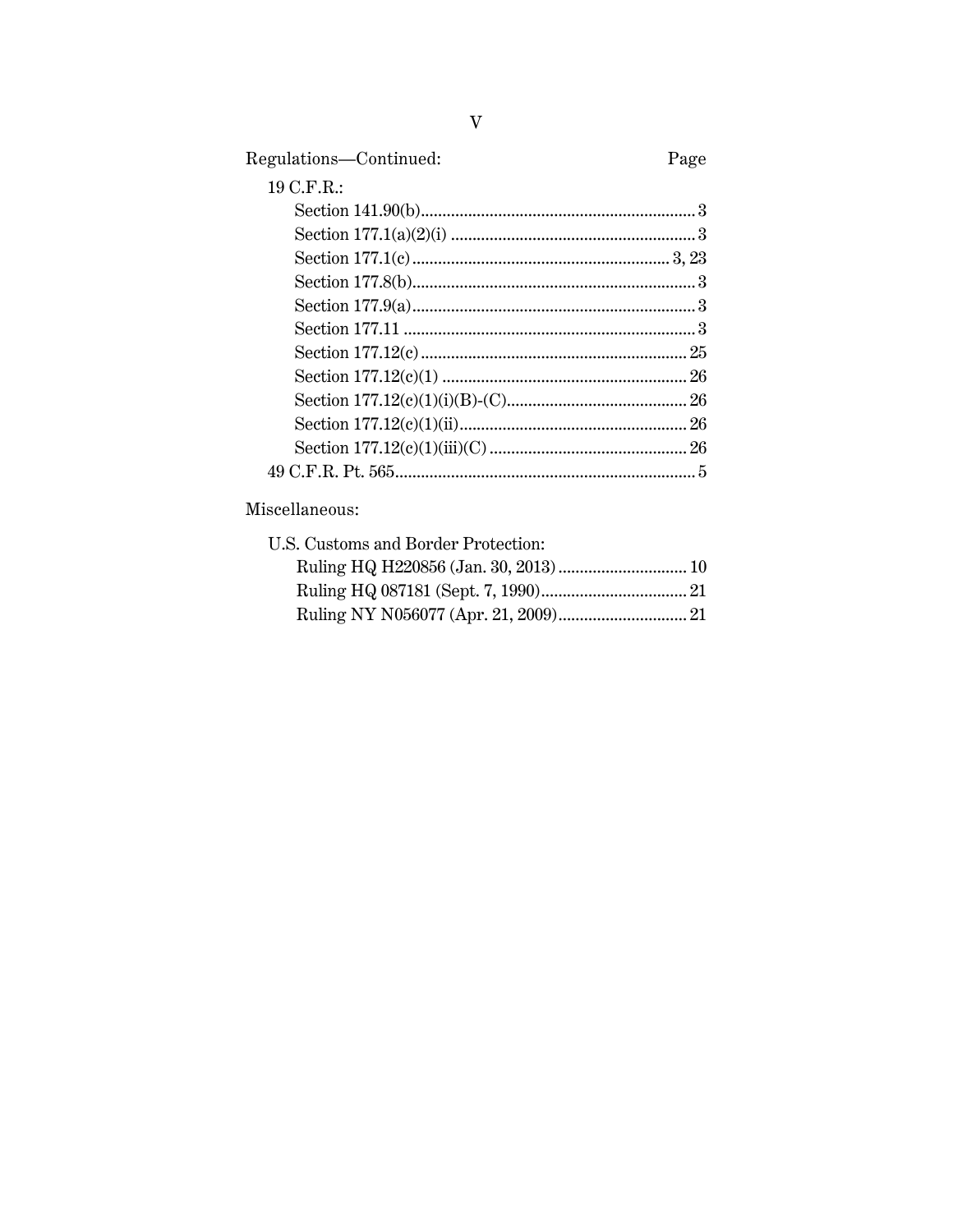## In the Supreme Court of the United States

No. 19-1026

FORD MOTOR COMPANY, PETITIONER

*v.*

UNITED STATES OF AMERICA

*ON PETITION FOR A WRIT OF CERTIORARI TO THE UNITED STATES COURT OF APPEALS FOR THE FEDERAL CIRCUIT*

### **BRIEF FOR THE UNITED STATES IN OPPOSITION**

### **OPINIONS BELOW**

The opinion of the court of appeals (Pet. App. 1a-32a) is reported at 926 F.3d 741. The opinion of the United States Court of International Trade (Pet. App. 33a-100a) is reported at 254 F. Supp. 3d 1297.

### **JURISDICTION**

The judgment of the court of appeals was entered on June 7, 2019. A petition for rehearing was denied on October 16, 2019 (Pet. App. 101a-102a). On November 21, 2019, the Chief Justice extended the time within which to file a petition for a writ of certiorari to and including February 13, 2020, and the petition was filed on that date. The jurisdiction of this Court is invoked under 28 U.S.C. 1254(1).

#### **STATEMENT**

1. When goods are imported into this country, the United States levies duties according to the rates set by

(1)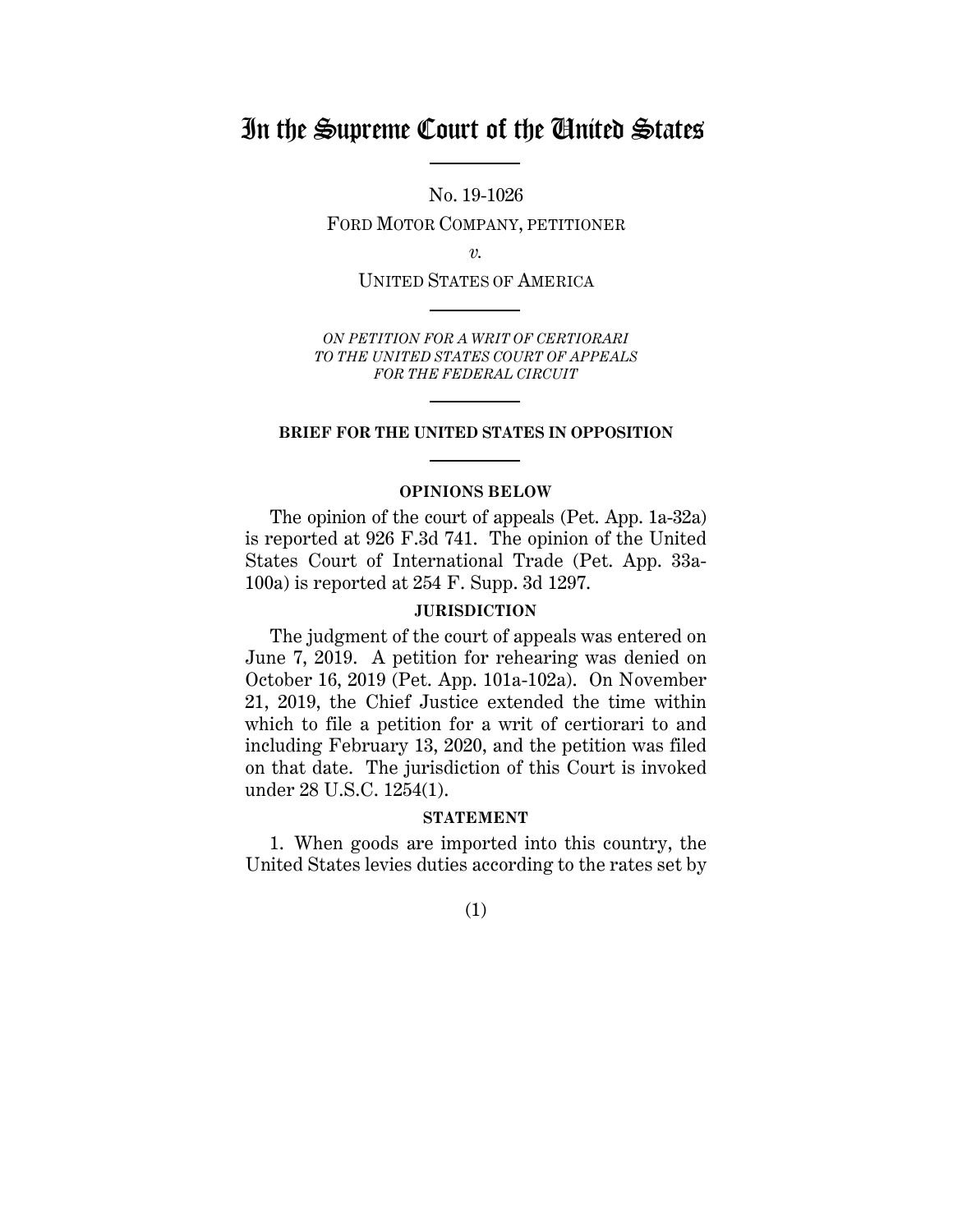the Harmonized Tariff Schedule of the United States (HTSUS). See 19 U.S.C. 1202. Each of the HTSUS's classification headings denotes a "general categor[y] of merchandise." *Orlando Food Corp.* v. *United States*, 140 F.3d 1437, 1439 (Fed. Cir. 1998). Subheadings within each heading "provide a more particularized segregation of the goods within each category." *Ibid.* The terms of each heading and subheading "are to be construed according to their common and commercial meanings, which are presumed to be the same." *Well Luck Co.* v. *United States*, 887 F.3d 1106, 1111 (Fed. Cir. 2018), cert. denied, 139 S. Ct. 1290 (2019).

The HTSUS contains three types of headings: *eo nomine*, principal-use, and actual-use. Duties under principal-use and actual-use headings are always assessed by reference to how imported articles are used. See Pet. App. 10a-11a. By contrast, an *eo nomine*  heading "describes an article by a specific name." *Id.* at 12a (quoting *CamelBak Prods., LLC* v. *United States*, 649 F.3d 1361, 1364 (Fed. Cir. 2011)). For example, the HTSUS heading for "backpacks" is an *eo nomine* heading. See *CamelBak Products*, 649 F.3d at 1367. Such headings generally include "all forms of the named article" without reference to how those articles are used, unless "'the name itself inherently suggests a type of use.'" Pet. App. 12a-13a (quoting *Carl Zeiss, Inc.* v. *United States*, 195 F.3d 1375, 1379 (Fed. Cir. 1999)).

Congress has authorized U.S. Customs and Border Protection (Customs) to "fix the final classification and rate of duty applicable" to particular imported merchandise. 19 U.S.C. 1500(b). All imported goods must be declared at the border and made available for inspection by Customs officials. By congressional design,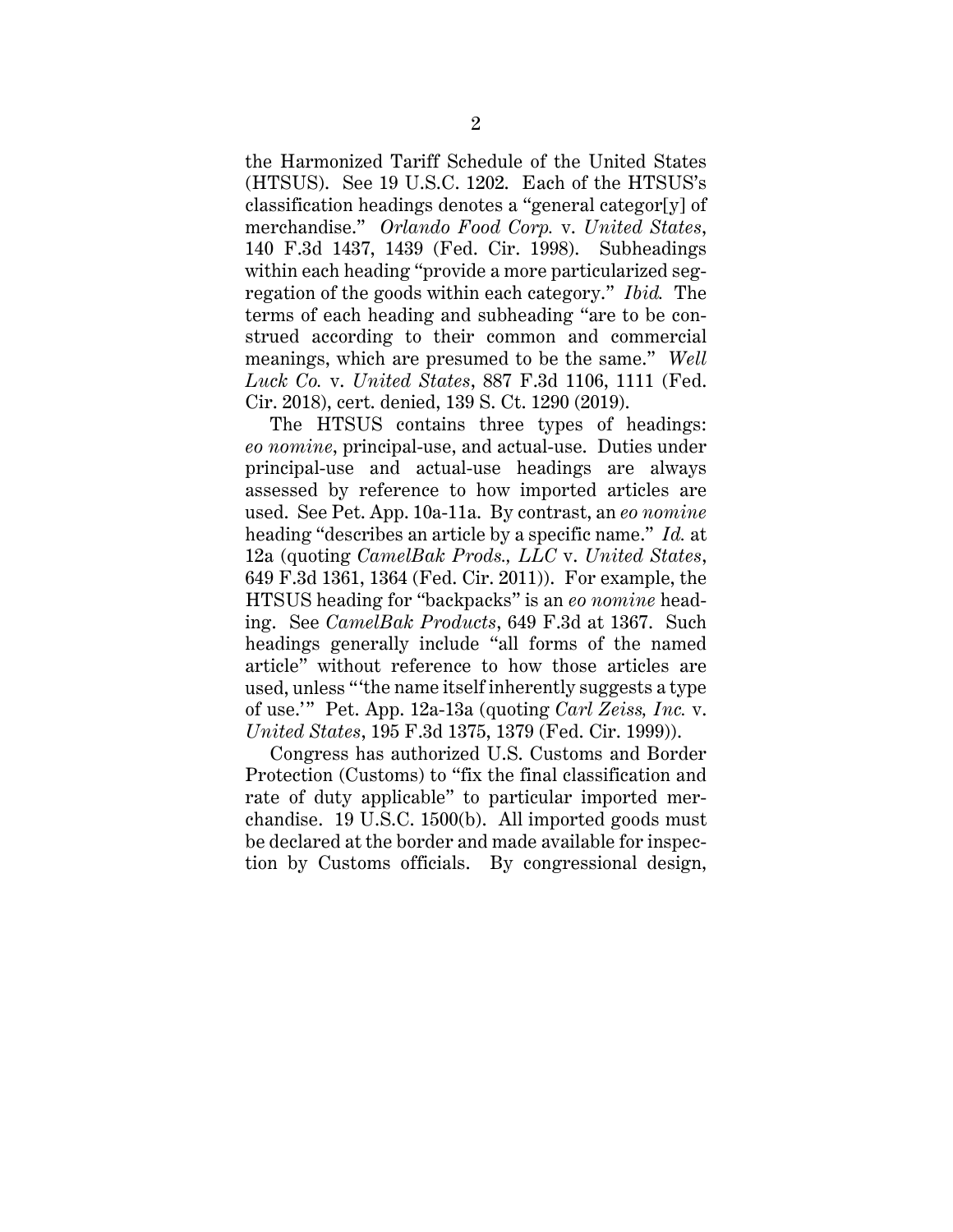however, Customs does not itself inspect or classify the overwhelming majority of such entries.

Instead, under the North American Free Trade Agreement Implementation Act, Pub. L. No. 103-182, 107 Stat. 2057, responsibility for classifying imported goods rests in the first instance with the importer of record. That importer must, "using reasonable care," "fil[e] with the Customs Service the declared value, classification and rate of duty applicable to the merchandise," along with information necessary to enable Customs to assess the applicable rate of duty. 19 U.S.C. 1484(a)(1)(B); 19 C.F.R. 141.90(b). In reliance on those representations, "Customs port directors may liquidate the goods as declared, without inspecting the goods or otherwise independently determining the proper duty to be paid." *Motorola, Inc.* v. *United States*, 436 F.3d 1357, 1362 (Fed. Cir. 2006). Entries liquidated in this manner are referred to as "bypass" entries. *Id.* at 1363.

An importer that is uncertain about how its merchandise should be classified may request a ruling letter from Customs Headquarters. 19 C.F.R. 177.1(c). Such a ruling "represents the official position of the Customs Service with respect to the particular transaction or issue described therein and is binding on all Customs Service personnel." 19 C.F.R. 177.9(a); see *United States* v. *Mead Corp.*, 533 U.S. 218, 222 (2001). Additionally, each Customs field office can request internal advice from Customs Headquarters, 19 C.F.R. 177.11, and Customs Headquarters may issue sua sponte rulings with respect to any issue "brought to its attention," 19 C.F.R. 177.8(b). Absent an applicable ruling, Customs officers classify entries "in accordance with the principles and precedents previously announced by the Headquarters Office." 19 C.F.R. 177.1(a)(2)(i).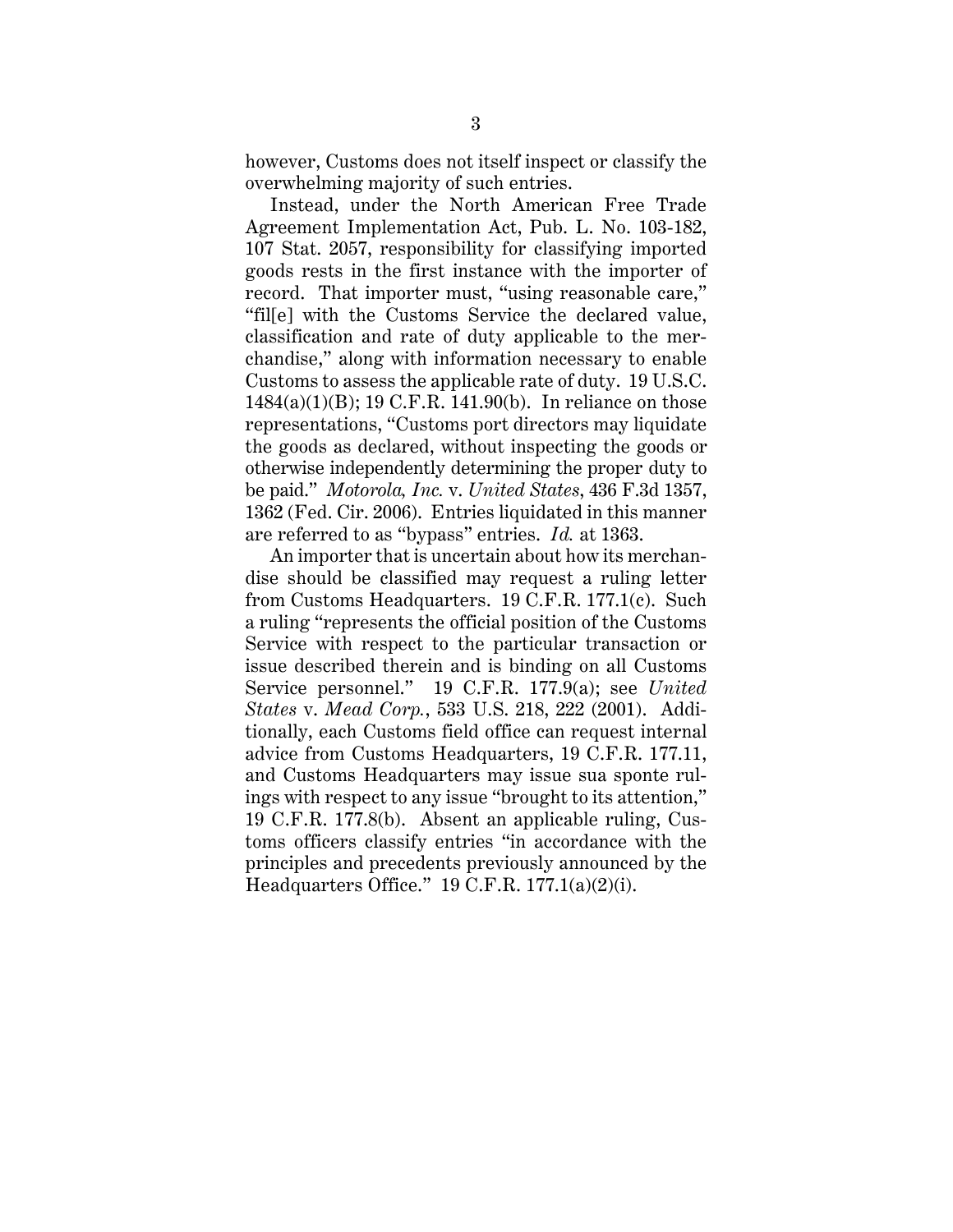2. a. This case involves two HTSUS headings that establish significantly different rates of duty for distinct categories of motor vehicles. Under Heading 8703, "vehicles principally designed for the transport of persons" are subject to a 2.5% *ad valorem* duty. HTSUS Ch. 87, Subch. XVII. Under Heading 8704, "vehicles for the transport of goods" are subject to a 25% *ad valorem* duty. *Ibid.*

This disparity is the result of a trade war between the United States and the European Economic Community in the 1960s. See Pet. App. 35a. When the European countries placed tariffs on chicken imported from the United States, the United States retaliated with a 25% tariff on, among other things, cargo vehicles imported from Europe. *Id.* at 35a-36a. The tariff on imported cargo vehicles is known colloquially as the "chicken tax." *Id.* at 36a (citation omitted).

The Federal Circuit distinguished Headings 8703 and 8704 in *Marubeni America Corp.* v. *United States*, 35 F.3d 530 (1994). The court explained that, in order for Heading 8703 to apply, "the vehicle must be designed 'more' for the transport of persons than goods"; that is, the "vehicle's intended purpose of transporting persons must outweigh an intended purpose of transporting goods." *Id.* at 534-535. A vehicle that is equally capable of transporting both people and goods therefore is appropriately classified under Heading 8704. *Id.* at 534.

b. Petitioner imports vehicles into the United States. As relevant here, on December 26, 2011, petitioner sought to import a single entry containing Transit Connect 6/7 vans at the Port of Baltimore. Pet. App. 2a. The Transit Connect 6/7 was built based on a line of small commercial vans that petitioner designed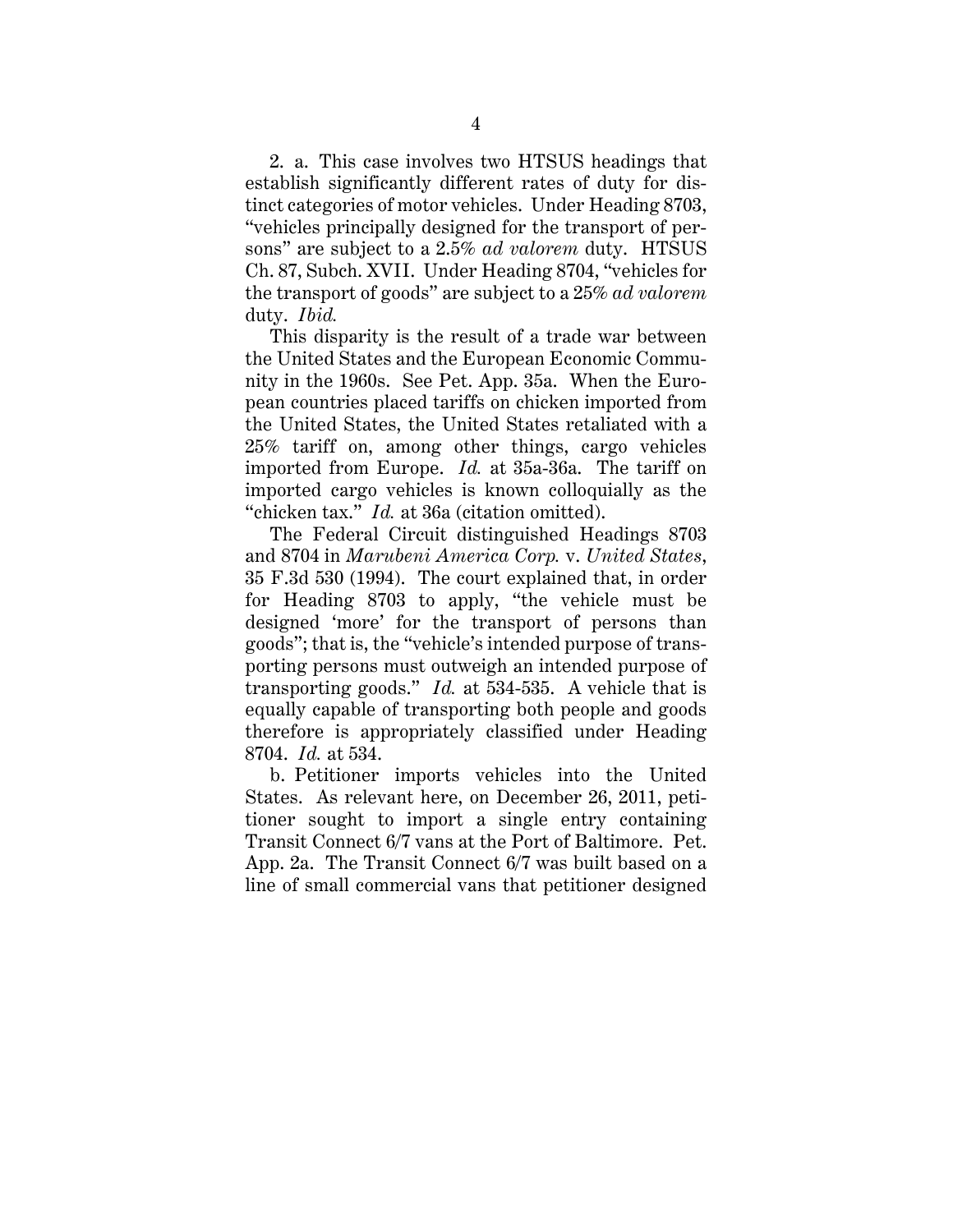for the European market and manufactured overseas. *Ibid.*

Before releasing the Transit Connect line commercially, petitioner displayed various configurations of the van at auto shows and press events across the United States. Pet. App. 43a-44a. That market research revealed that the Transit Connect "appears to have little appeal to personal use customers." C.A. App. 4751. Consumers instead preferred a vehicle that was "stylish as well as functional," and that could seat "five \* \* \* with the capability for seven or eight." *Ibid.* They also desired comfort features such as rear airbags, rear heating and cooling vents, adequate legroom, and comfortable seats. *Ibid.* Petitioner therefore concluded that the Transit Connect line's "industrial design and austere interior are keys to rejection. Nevertheless, it continues to resonate as a viable commercial vehicle." *Ibid.*

Consistent with that research, petitioner decided to manufacture two models of the Transit Connect: the Transit Connect 9 and the Transit Connect 6/7. Pet. App.  $45a \& n.18$ <sup>1</sup> The Transit Connect 9s featured, among other things, permanent side windows and a permanent rear seat for three passengers. *E.g.*, C.A. App. 2748. Customs liquidated those vans under Heading 8703, Pet. App. 41a n.13, and their classification is not at issue in this case.

Petitioner's design of the Transit Connect 6/7 differed in key respects. Of particular note, petitioner

 $\overline{a}$ 

<sup>&</sup>lt;sup>1</sup> The numbers 6, 7, and 9 refer to the sixth digit of the model's Vehicle Identification Number (VIN), which each vehicle receives at the time of manufacturing and retains for its life. C.A. App. 5540, 5555. The VIN is a unique serial number used by the automotive industry to identify vehicles.See generally 49 C.F.R. Pt. 565.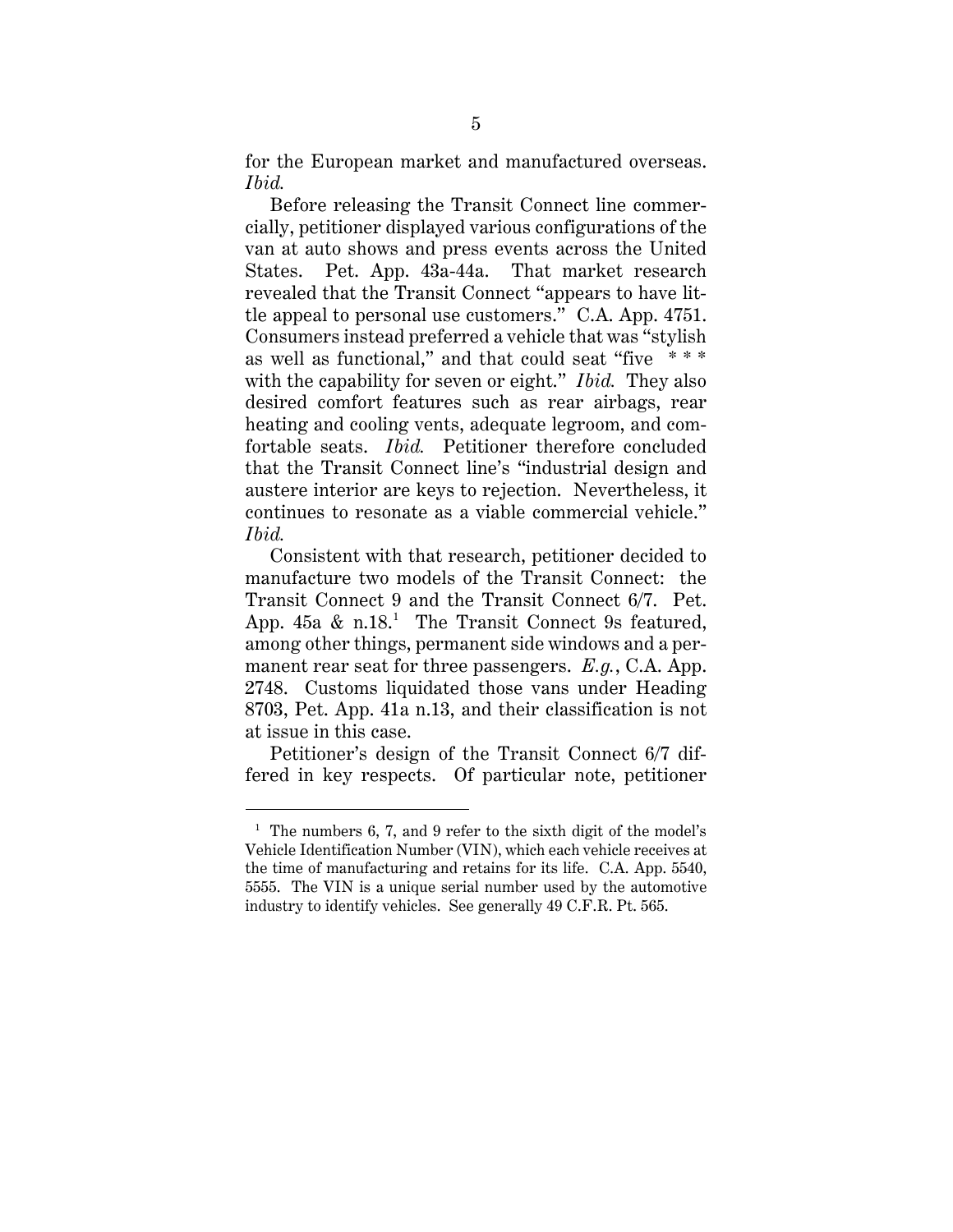marketed the Transit Connect 6/7 to consumers exclusively as a two-person *cargo van*, as illustrated by petitioner's order guide and product sourcebook. Pet. App. 28a-29a; see C.A. App. 2792-2829. All Transit Connect 6/7 vans were "offered, ordered, [and] considered sold to consumers without" any rear seating for passengers. Pet. App. 55a n.31 (citation omitted; brackets in original). Each van was built to order. *Id.* at 3a.

Petitioner sought to import the Transit Connect 6/7s as passenger vans, however, in order to avoid paying the higher duty that applies to cargo vans under Heading 8704. Pet. App. 6a-7a. Before the Transit Connect 6/7s arrived in the United States, petitioner added to each vehicle a cheap, discardable two-person rear seat. Petitioner did not intend that consumers who purchased Transit Connect 6/7 vans would ever use that rear seat or even know that it existed. Rather, petitioner instructed its domestic port-processing contractor that, as soon as the Transit Connect 6/7 vans cleared Customs, and before they left the port of entry, the contractor should immediately alter each van so that the configuration matched the cargo-van configuration that consumers had ordered. *Id.* at 6a. The contractor accomplished that task by removing the temporary rear seat and its associated safety restraints. *Ibid.* Then, to create a flat surface (which would better accommodate cargo) behind the first row of seats, the contractor bolted a steel panel over both the rear passenger footwells and the anchor points for the rear passenger seatbelts, and installed the van's floor covering. *Ibid.*<sup>2</sup>

 $\overline{a}$ 

 $2$  For some (but not all) Transit Connect  $6/7$  vans, the contractor also replaced some combination of the side and rear windows with solid panels. Pet. App. 6a.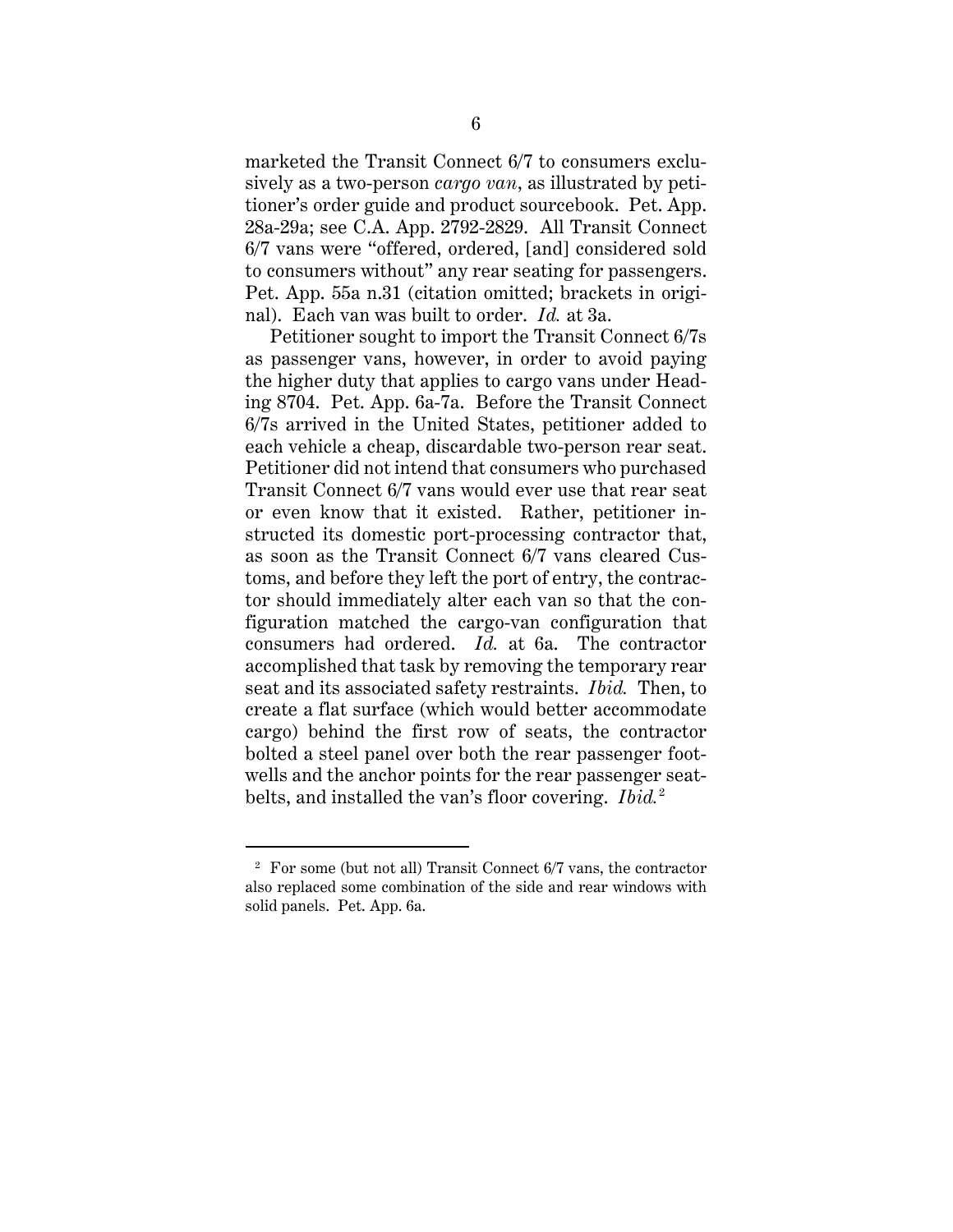Even before that modification procedure, at the moment the Transit Connect 6/7s were imported, the physical features of the vans' temporary rear seat confirmed that the seat was intended to be removed. When petitioner first imported these vans, it used a rear seat with a design similar to the rear seat that is permanently installed on the Transit Connect 9. Pet. App. 5a. Petitioner recognized, however, that the temporary seat on the Transit Connect 6/7s—which some employees called the "chicken tax" seat, *e.g.*, C.A. App. 2869, 5553—would "be scrapped in [the] US [and] will not be used anytime." Pet. App. 25a (email from member of petitioner's engineering team).

Petitioner therefore took a series of steps to reduce that seat's cost. Pet. App. 5a. Petitioner first began to import the Transit Connect 6/7s with a "cost-reduced seat" version 1, the "CRSV-1," that eliminated several features of the rear seat designed for durability, safety, and the comfort of passengers. *Ibid.* (citation and internal quotation marks omitted). Petitioner thereafter "created its second cost-reduced seat," the "CRSV-2," that eliminated even more features. See *id.* at 5a-6a. The result was that petitioner imported the Transit Connect 6/7s with a rear seat that: lacked head restraints or backrest reinforcement pads; lacked four of the seven seatback wires used to provide lumbar support to passengers; lacked the mechanisms used to fold the seat forward; and lacked a rubber pad designed to decrease noise and vibration from around the rear-floor latches. *Ibid.* The temporary seat was upholstered with cost-reduced fabric that did not match that of the front seats, and its visible metal portions were not painted. *Ibid.*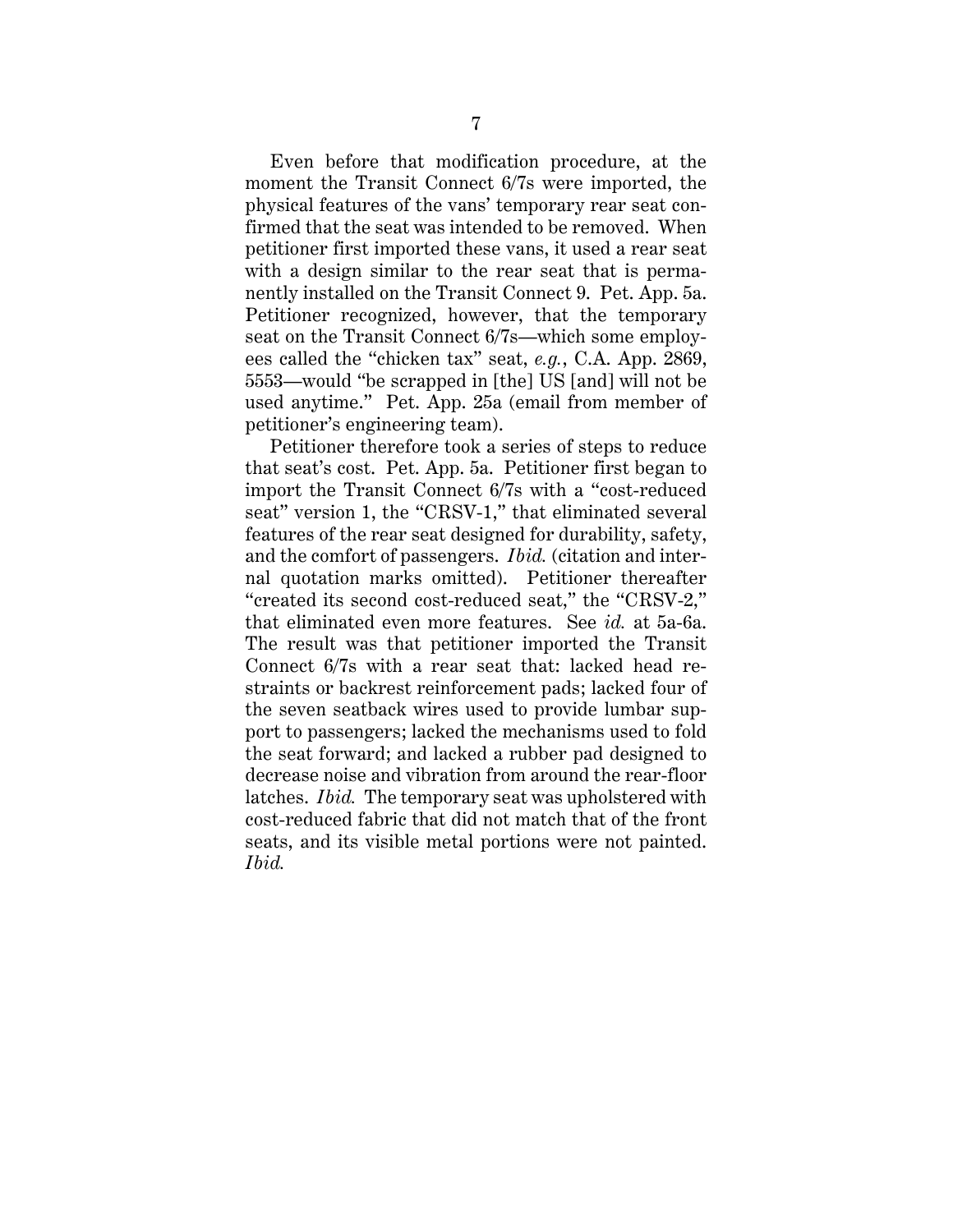Other features of the Transit Connect 6/7s confirmed petitioner's expectation that the vehicle would be used as a cargo van. The van did not possess a finished interior but instead had a painted metal floor. Pet. App. 24a; see C.A. App. 5553. The van also lacked a cargo mat, side airbags behind the front seats, rear speakers, rear hand-holds, and rear air vents. Pet. App. 24a. The record includes pictures of the Transit Connect 6/7s in the condition in which petitioner imported them:

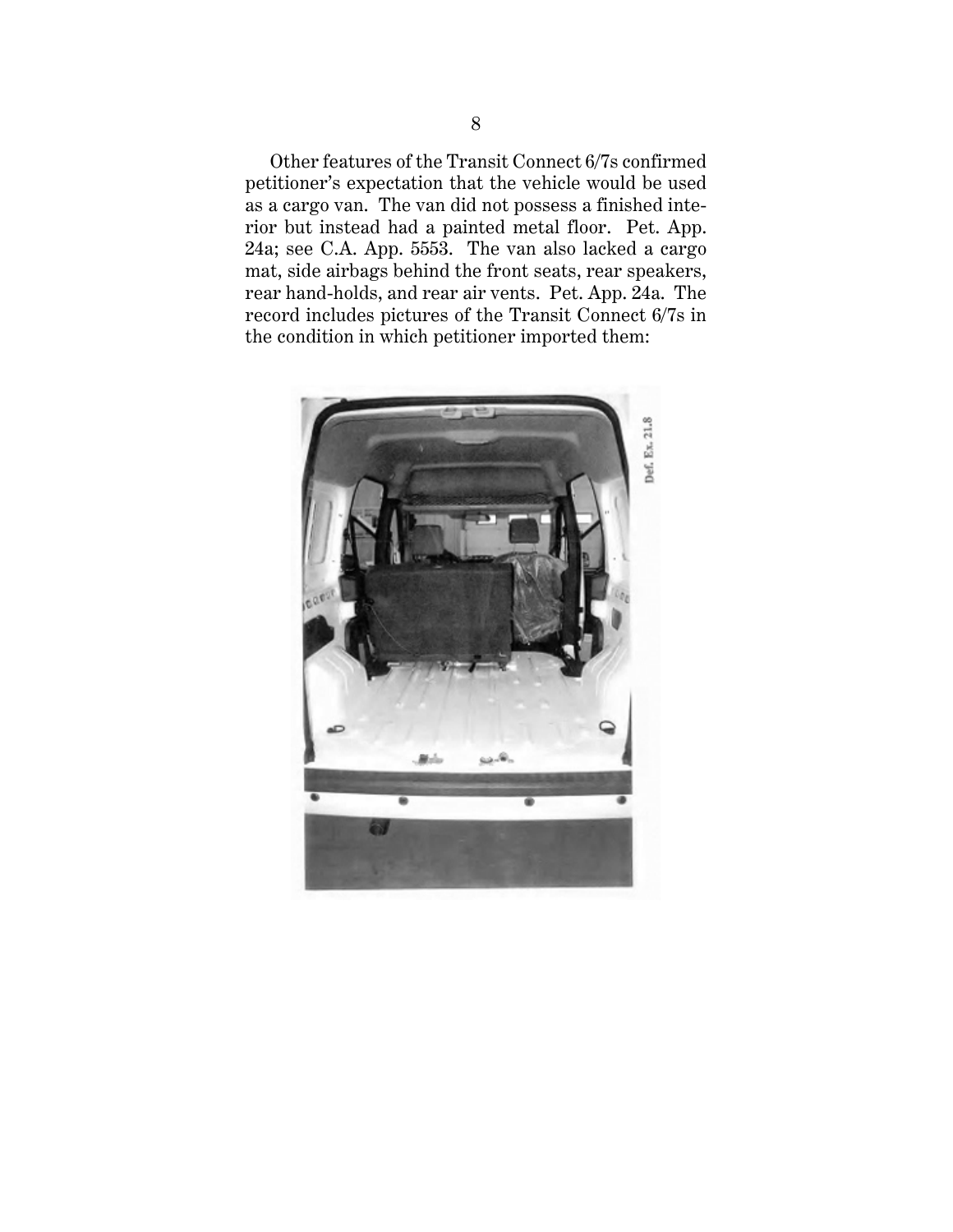

C.A. App. 2926, 2929.

c. Petitioner did not seek a ruling letter from Customs before importing the Transit Connect 6/7 vans into the United States. C.A. App. 5548. Instead, petitioner self-certified in its entry papers that the vans were classifiable under Heading 8703 because they were "principally designed for the transport of persons." Pet. App. 58a, 64a-65a. Relying on those self-certifications, Customs liquidated several hundred entries of Transit Connect vehicles under Heading 8703 between March 2010 and November 2012. *Id.* at 58a. The vast majority of those entries were bypass entries that were liquidated without review by any Customs officer. *Ibid.* The remaining 31 entries were reviewed by Customs personnel on the basis of petitioner's documentation, but the vehicles in those entries were not physically inspected. *Ibid.* Petitioner's documentation did not inform Customs about the alterations that it made to the vans immediately after Customs inspection. See C.A. App. 4886.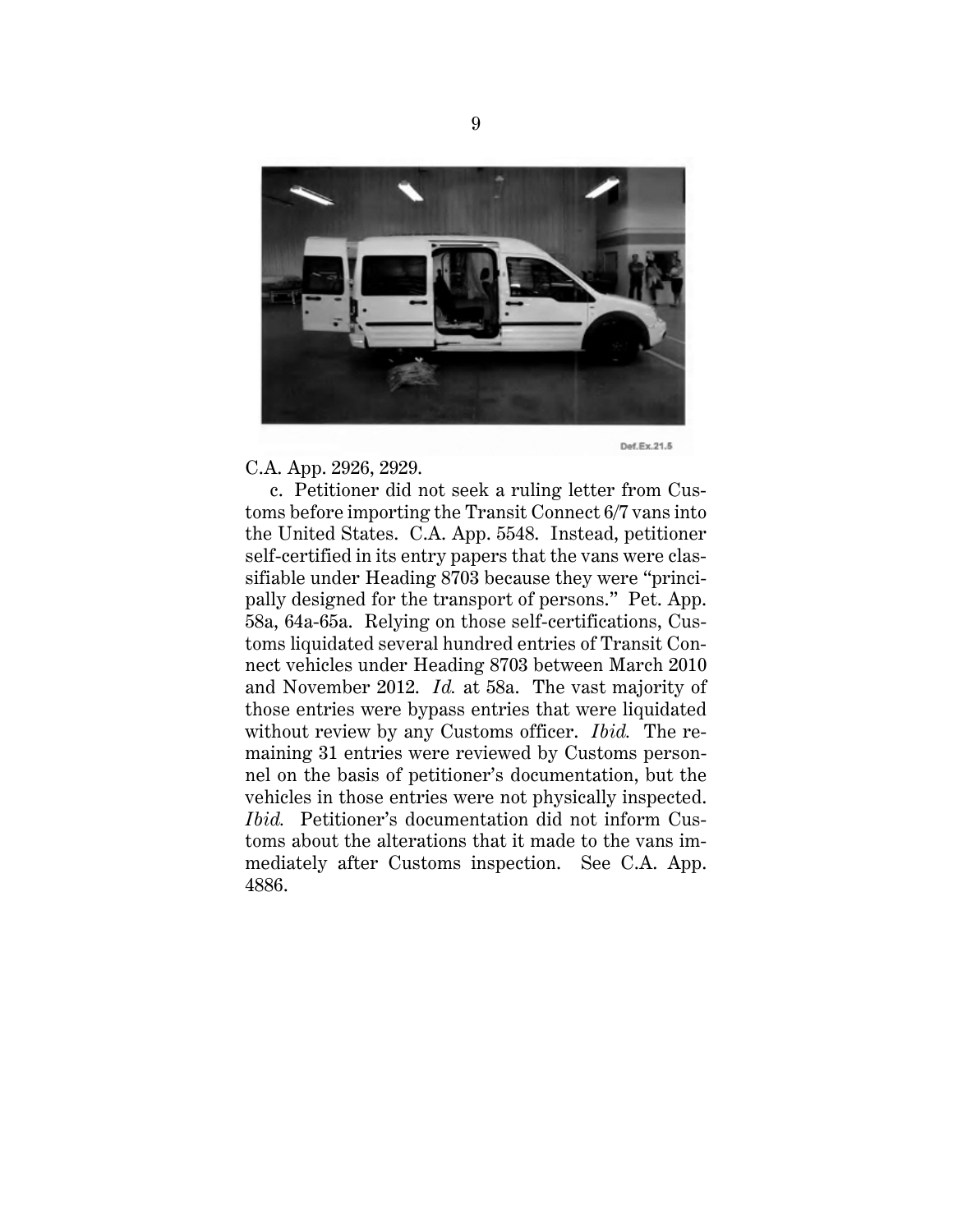Customs import specialists at the Port of Baltimore uncovered petitioner's scheme in the course of a routine training exercise in late 2011 or early 2012. The exercise included an entry of Transit Connect 6/7 vans. After physically examining the vans, the import specialists believed that the vans were being misclassified under Heading 8703. See Pet. App. 59a.

In February 2012, the Port of Baltimore notified petitioner that Customs had "initiated an investigation into Ford Motor Company importations" related to the "declaration of vehicles classified under the [HTSUS] headings 8704 and 8703." Pet. App. 60a (citations omitted). In the ensuing investigation, all Transit Connect 6/7s "were consistently discovered to be 2-passenger cargo vans while [all Transit Connect 9s] were identified as 5-passenger vehicles." *Ibid.* (citations omitted). The investigation also revealed that, at the time of importation, each Transit Connect 6/7 vehicle contained a rear seat that was removed immediately after Customs released the vehicle. *Id.* at 60a-61a. In June 2012, the Baltimore Field Office formally requested internal advice from Customs Headquarters concerning the proper classification of the Transit Connect 6/7. *Id*. at 61a.

d. On January 30, 2013, Customs issued Ruling HQ H220856, C.A. App. 5623-5635, which classified the Transit Connect 6/7 as a "vehicle[] for the transport of goods" under Heading 8704, *id*. at 5635. Customs found that, although the van bore some features typically associated with vehicles principally designed for the transport of passengers, its overall design overwhelmingly suggested that the Transit Connect 6/7 is a cargo van. *Id*. at 5627-5629. Customs also noted that petitioner had marketed the vehicle exclusively as a cargo van; that consumers viewed the vehicle exclusively as a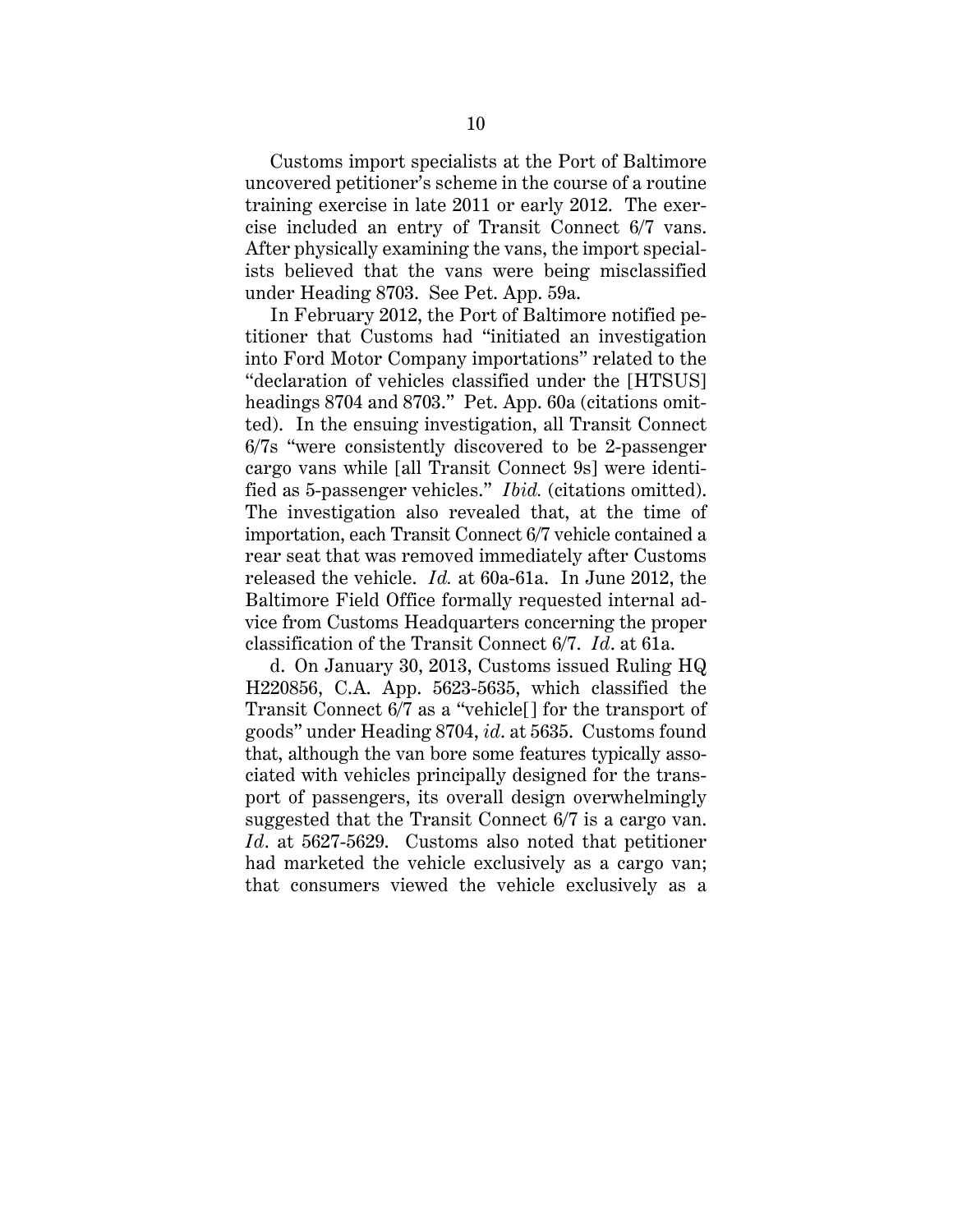cargo van; and that petitioner had identified the Transit Connect 6/7 as a cargo van to its contractors. *Id*. at 5629-5630.

Customs further found that, to create the impression that the Transit Connect 6/7 was designed to accommodate passengers, petitioner had equipped each van with a cheaply designed and easily removable rear seat. C.A. App. 5628. Customs explained, however, that the costreduced seat was an evident attempt to disguise the van's true design and purpose. *Id*. at 5634. Accordingly, in May 2013, Customs liquidated the December 16, 2011, entry at issue by classifying the Transit Connect 6/7 vans in that entry as vehicles for the transport of goods subject to the 25% *ad valorem* rate of duty specified in Heading 8704. Pet. App. 7a.

3. After petitioner's protest of its Customs liquidation was denied, petitioner brought this suit against the United States in the United States Court of International Trade (CIT). The court entered summary judgment in petitioner's favor. The court concluded that the Transit Connect 6/7's rear seat, although temporary and designed to be immediately removed, suggested that the van was principally designed as a passenger vehicle. Pet. App. 33a-100a.

4. The court of appeals reversed. Pet. App. 1a-32a. The court concluded that, "[a]lthough HTSUS Heading 8703 is an *eo nomine* provision, the 'principally designed for' portion inherently suggests a type of use, i.e., 'the transport of persons.'" *Id*. at 13a (citation omitted). The court then applied its longstanding test for determining whether a vehicle is principally designed for passengers. That inquiry considers not only the vehicle's "'structural and auxiliary design features,'" but also "relevant" "use considerations" such as the vehicle's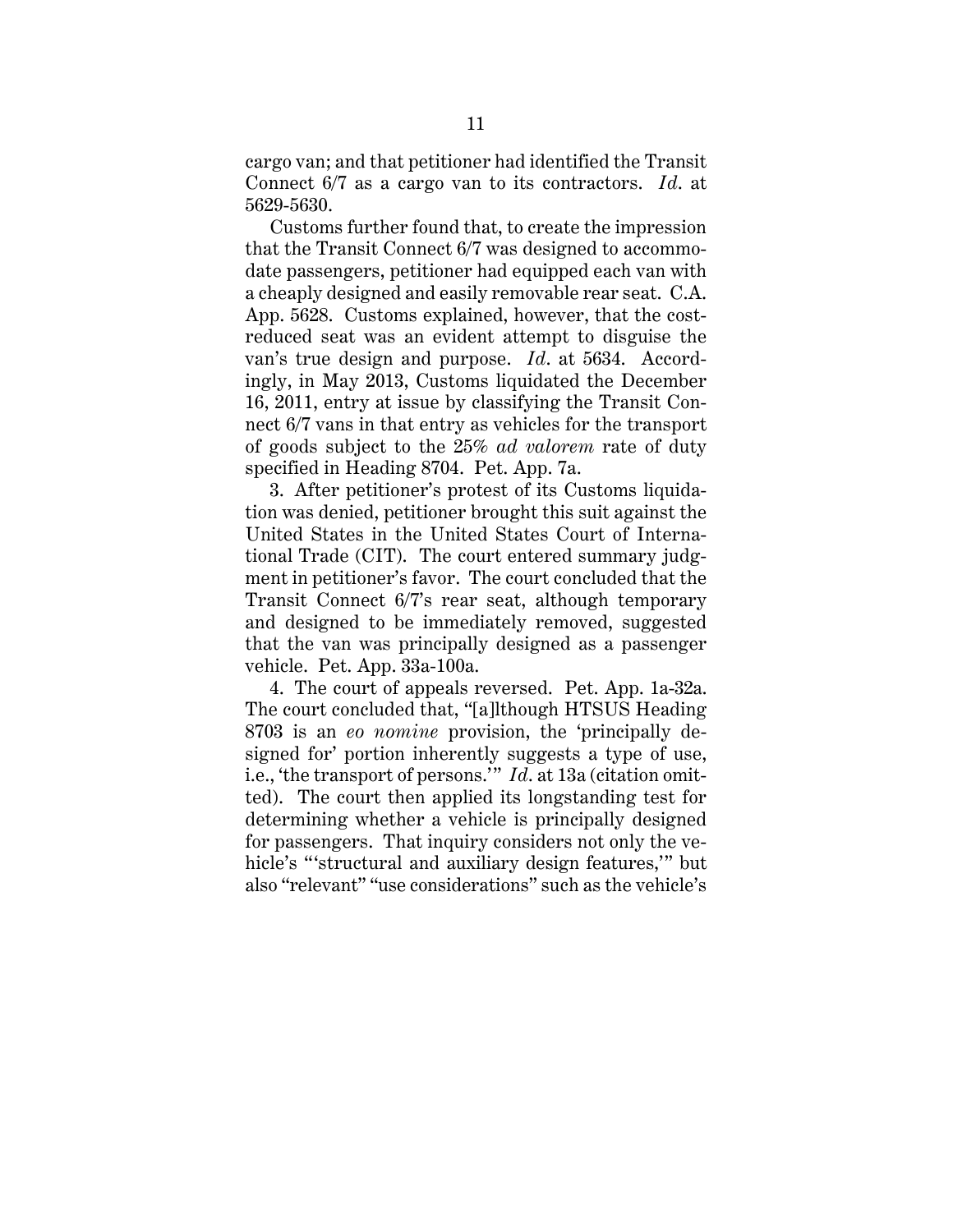"'marketing," "'engineering design goals," and "'consumer demands.'" *Id*. at 20a (quoting *Marubeni*, 35 F.3d at 535-537).

The court of appeals concluded that, even considering the Transit Connect 6/7 as it was configured at the moment of importation, when it contained a discardable rear seat, the vehicle was principally designed for the transport of cargo rather than passengers. Pet. App. 21a-31a. The court found that, while the Transit Connect 6/7 had some structural features associated with passenger vehicles, the van's "auxiliary design features compel the conclusion" that it "is designed to transport cargo." *Id.* at 26a. The court discussed the many features of the Transit Connect 6/7, including features of the temporary rear seat, that supported that conclusion. See *id.* at 23a-26a. The court explained that, even if the Transit Connect 6/7 was "*capable* of" transporting passengers in the condition in which it was imported, the combination of all the van's features showed that it was not "*principally designed* for" transporting persons, as Heading 8703 requires. *Id.* at 25a-26a (citation omitted). The court of appeals also reviewed "relevant use considerations" such as marketing materials, consumer expectations, and manner of use. *Id.* at 27a-29a. The court found that those considerations likewise "strongly disfavor" classifying the Transit Connect 6/7 as a vehicle principally designed for passengers. *Id.* at 27a.

The government had argued, in the alternative, that the temporary seat should be ignored in the classification analysis because that seat was a "disguise or artifice" meant to make the Transit Connect 6/7 appear as if it had been designed principally for the transport of persons. Pet. App. 29a n.11 (citation omitted); see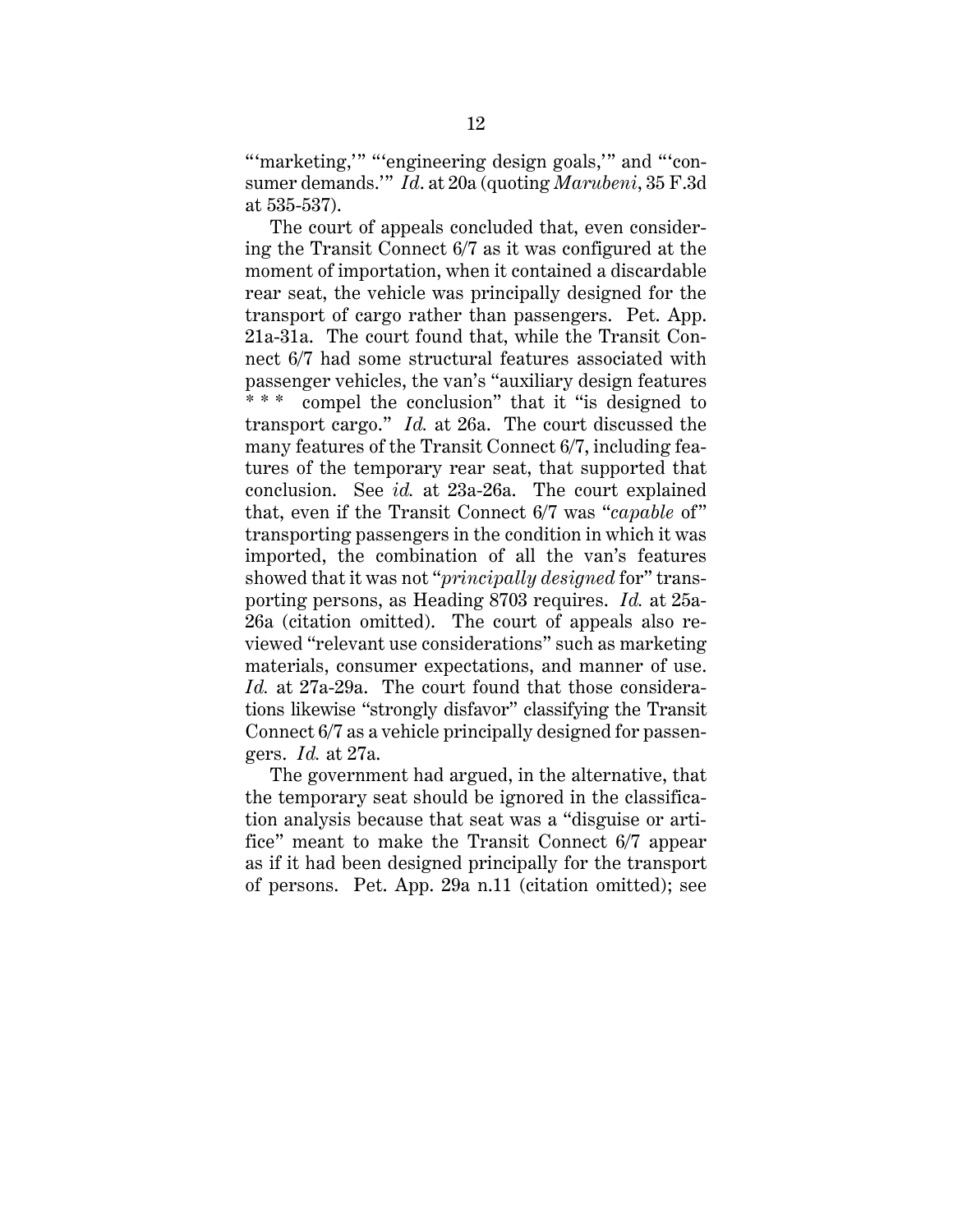*United States* v. *Citroen*, 223 U.S. 407, 415 (1912) (explaining that an importer cannot escape a prescribed rate of duty "by resort to disguise or artifice"). Because the court of appeals held that the Transit Connect 6/7 could not be classified under Heading 8703 even if the temporary rear seat was taken into account, the court reversed the CIT's judgment without addressing that argument. See Pet. App. 29a n.11.

### **ARGUMENT**

Petitioner seeks review (Pet. 12-30) of the court of appeals' straightforward and fact-intensive determination that the Transit Connect 6/7 van was not a "vehicle[] principally designed for the transport of persons" under HTSUS Heading 8703. The decision below is correct and does not conflict with any decision of this Court or of the Federal Circuit. Petitioner further contends (Pet. 30-33) that the court of appeals should have permitted it to raise certain arguments on remand. Those arguments lack merit for the reasons the government explained on appeal and in the CIT, and they do not justify petitioner's request for the extraordinary remedy of summary reversal. Further review is not warranted.

1. The court of appeals correctly held that the Transit Connect 6/7 is not a vehicle "principally designed for the transport of persons" under Heading 8703, and is instead properly classified as a vehicle "for the transport of goods" under Heading 8704. To reach that conclusion, the court applied the well-settled framework from *Marubeni America Corp.* v. *United States*, 35 F.3d 530 (Fed. Cir. 1994). That framework involves consideration of (1) the vehicle's structural design features, (2) the vehicle's auxiliary design features, and (3) certain other considerations, such as the vehi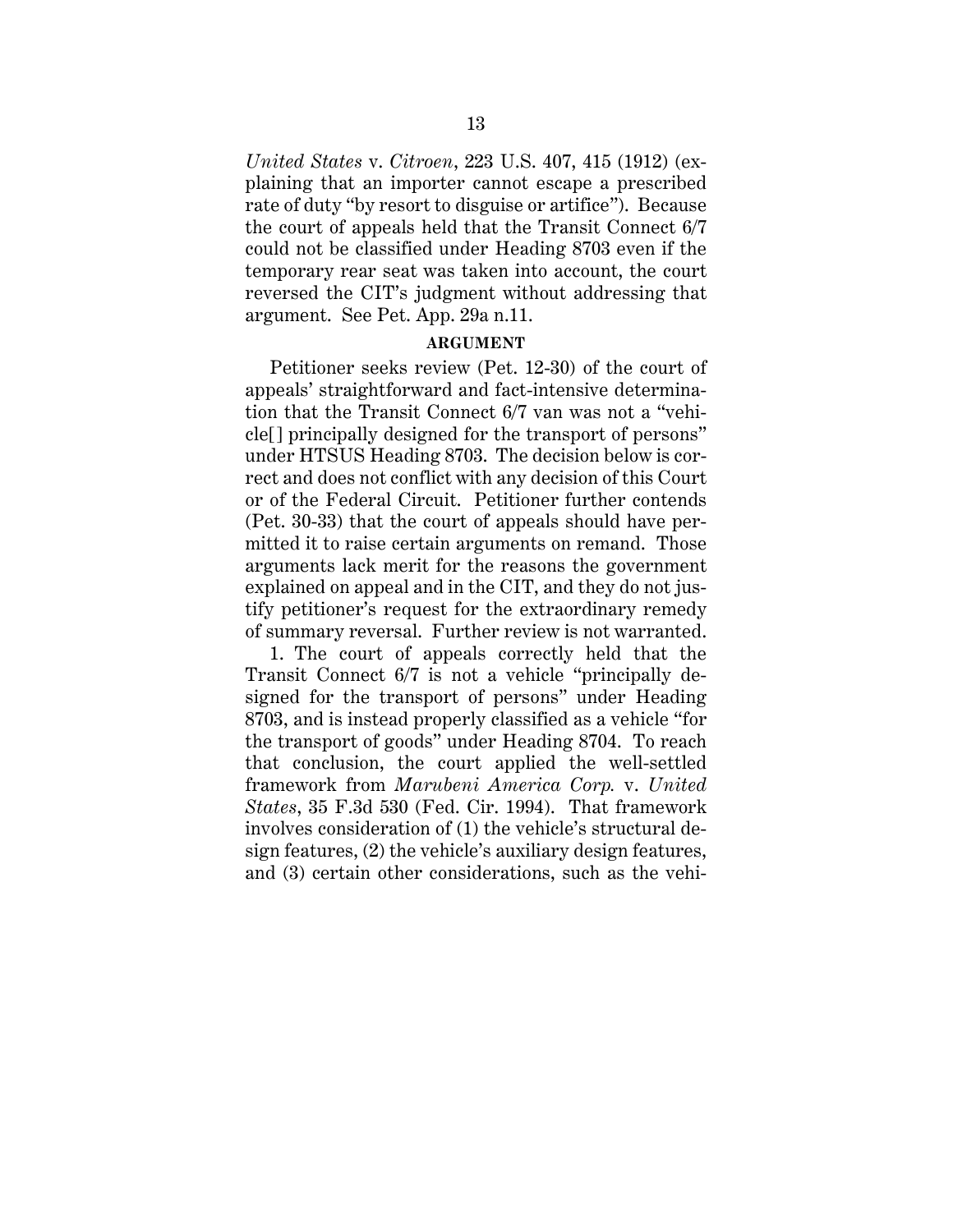cle's "marketing and engineering design goals (consumer demands, off the line parts availability, etc.)." *Id.* at 535-536.

The court below thoroughly analyzed all the relevant features that the Transit Connect 6/7 possessed at the time it was imported. While acknowledging that some of the Transit Connect 6/7's structural design features were consistent with passenger use, Pet. App. 21a-23a, the court explained why the van's "auxiliary design features \*\*\* compel the conclusion that" the Transit Connect 6/7 is a cargo van, *id*. at 26a. The court observed that the van's rear area had an unfinished metal floor and lacked amenities that passengers would demand, such as airbags behind the front seats, rear speakers, rear hand-holds, and rear vents. *Id.* at 24a.

The court of appeals also considered the "sham rear seats" that petitioner had installed in each Transit Connect 6/7, and it found that those seats were not actually intended to transport passengers. Pet. App. 25a. The court explained how petitioner's "cost-reduced" rear seat lacked passenger-centric features such as headrests, comfort wires for lumbar support, or upholstery that matched the rest of the van. *Id.* at 24a-25a (citation omitted). That seat was also designed in such a way that it could be permanently removed in less than a minute and then discarded. *Id.* at 26a. Petitioner made those design decisions because, as a member of its own engineering team explained, the "seats will be scrapped in [the] U[nited] S[tates and] will not be used anytime." *Id.* at 25a (quoting C.A. App. 5941-5942) (brackets in original). The court thus concluded, based on the physical features that the Transit Connect 6/7 possessed at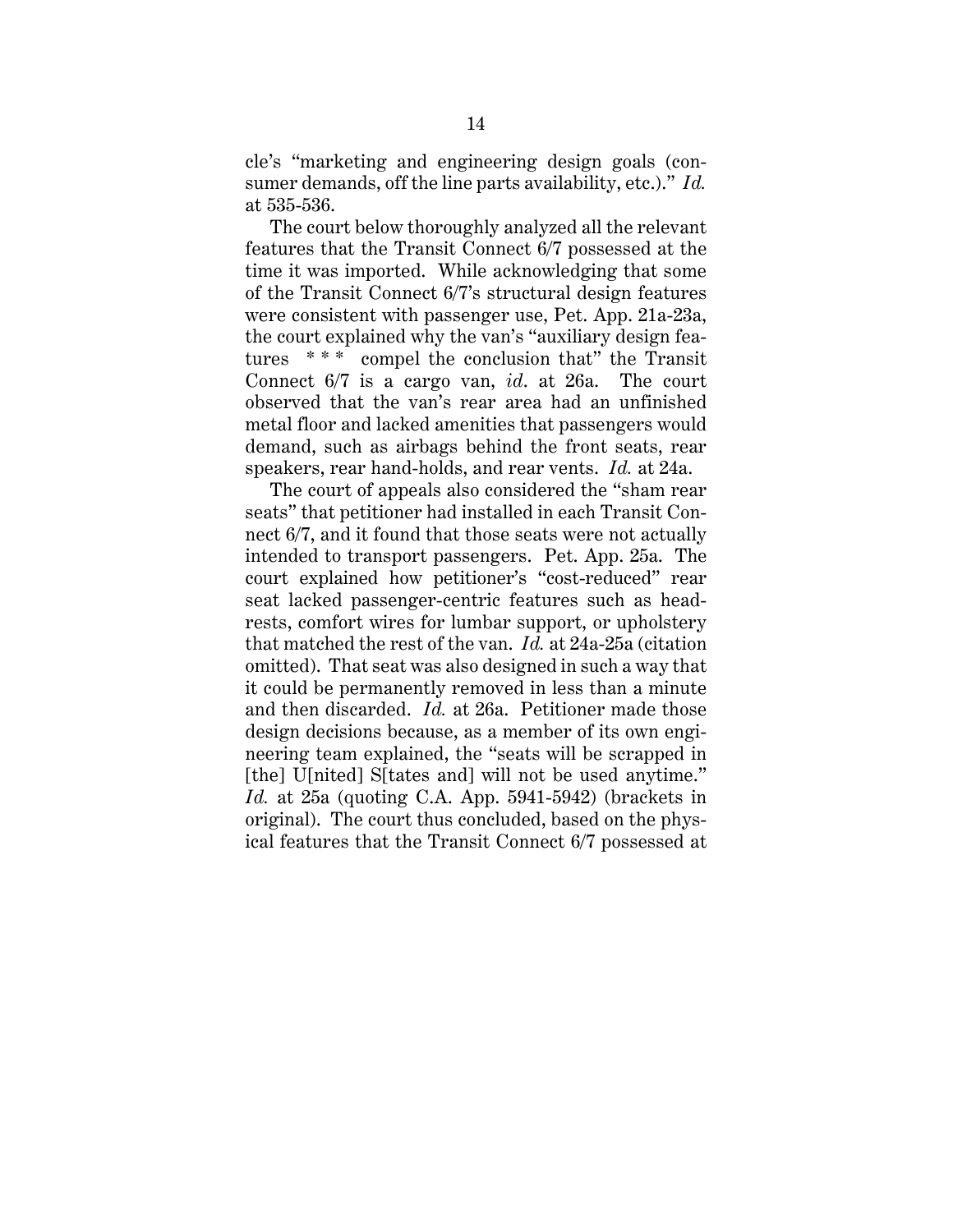the time of importation, that the van could not be classified as a vehicle *principally* designed for transporting passengers.

The court of appeals further found that "relevant use considerations" buttressed that straightforward conclusion. Pet. App. 27a. The court noted that petitioner's market research had confirmed that the Transit Connect line of vehicles has "little appeal as a personal use vehicle—its industrial design and austere interior are keys to rejection." *Id.* at 28a (quoting C.A. App. 4751). For that reason, petitioner advertised the vehicle to consumers exclusively as a two-person cargo van. *Id.* at 28a-29a. Each custom-made van was delivered to consumers as a two-person cargo van. *Id.* at 28a. And each van was in fact used by consumers as a two-person cargo van. *Id.* at 28a-29a. The court correctly concluded that this uncontested evidence, combined with the van's physical features, "weighs heavily against classif[ying]" the Transit Connect 6/7 as a vehicle principally designed for passengers. *Id.* at 29a.

2. Petitioner argues (Pet. 13-22) that, in deciding whether a vehicle is "principally designed for the transport of persons" under Heading 8703, courts cannot consider how that vehicle is marketed, sold, and used. But the court of appeals' examination of relevant use considerations in this case was entirely proper.

a. "HTSUS terms are to be construed according to their common and commercial meanings." Pet. App. 10a (quoting *Well Luck Co.* v. *United States*, 887 F.3d 1106, 1111 (Fed. Cir. 2018), cert. denied, 139 S. Ct. 1290 (2019)). "To discern the common meaning of a tariff term," courts may "consult dictionaries, scientific authorities, and other reliable information sources." *Ibid.*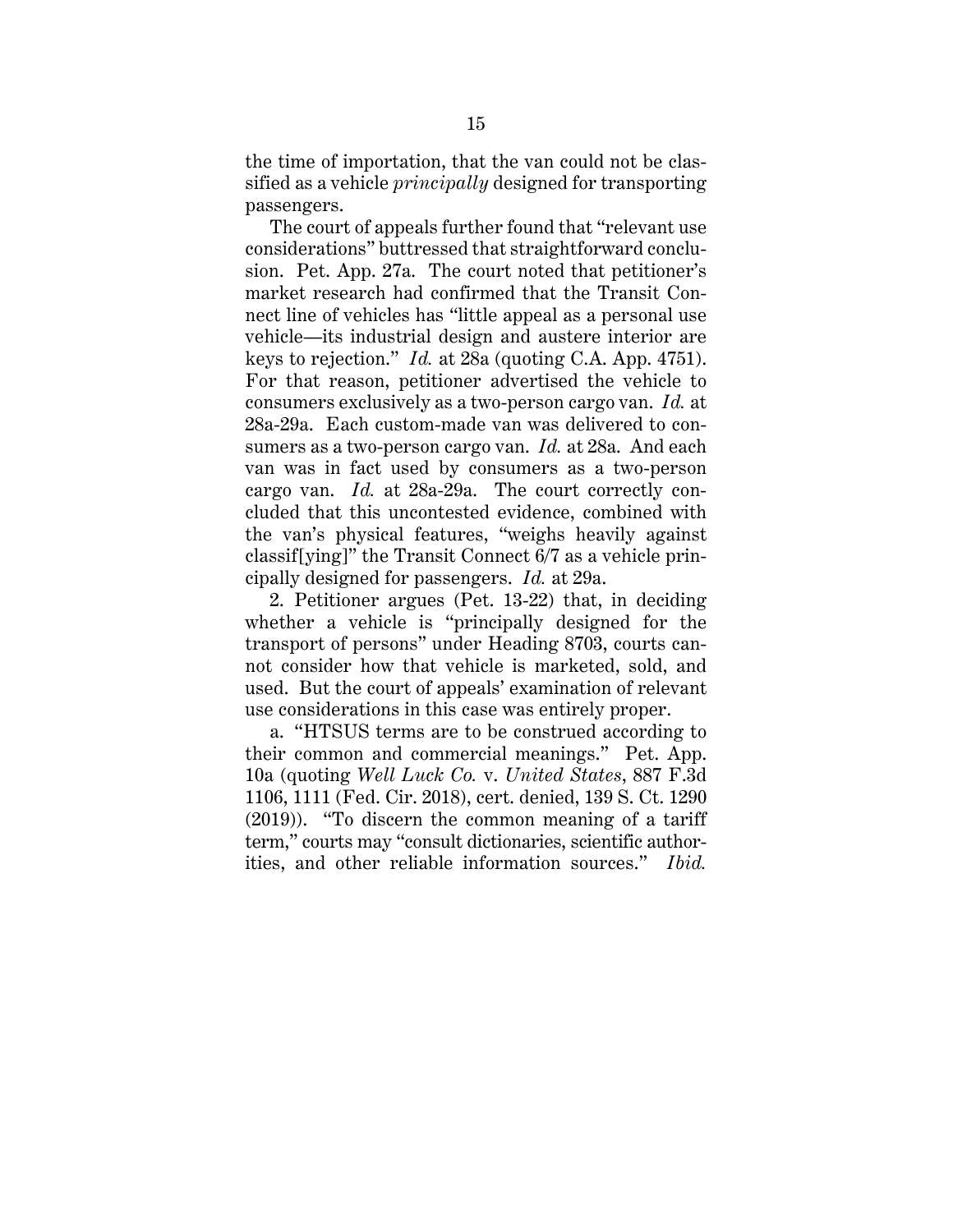(quoting *Kahrs Int'l, Inc.* v. *United States*, 713 F.3d 640, 644 (Fed. Cir. 2013)).

The plain text of Heading 8703 makes clear that a vehicle's classification turns on its expected and intended use. Headings 8703 and 8704 both make classification dependent on what a vehicle is "designed for." A vehicle does not come within Heading 8703 simply because it is *capable* of conveying passengers; rather, the vehicle must be "principally designed for the transport of persons."

As the Federal Circuit explained decades ago, the term "designed" means "done by design or purposefully [as] opposed to accidental or inadvertent; intended, planned," *Marubeni*, 35 F.3d at 534 (citation omitted); and the term "principally" means "in the chief place, chiefly," *ibid.* (citation omitted). A vehicle falls within Heading 8703 only if it is intended for use in transporting persons, and that "intended purpose \* \* \* must outweigh an intended purpose of transporting goods." *Id.* at 535. The Heading 8703 inquiry is therefore "intertwined with" the determination "whether a[] \* \* \* vehicle is chiefly intended to be used to transport persons." Pet. App. 14a.

Petitioner makes no effort to reconcile its position with the text of Heading 8703. Petitioner argues (Pet. 17-18) that, because the court of appeals held that Heading 8703 is an *eo nomine* heading, consideration of a vehicle's use is prohibited as a matter of law. But petitioner identifies no authority supporting that conclusion. And the Federal Circuit has repeatedly held that, in certain circumstances, consideration of the use for which a good was designed is appropriate even in the *eo nomine* context. *E.g.*, *GRK Canada, Ltd.* v. *United States*, 761 F.3d 1354, 1359 (Fed. Cir. 2014), petition for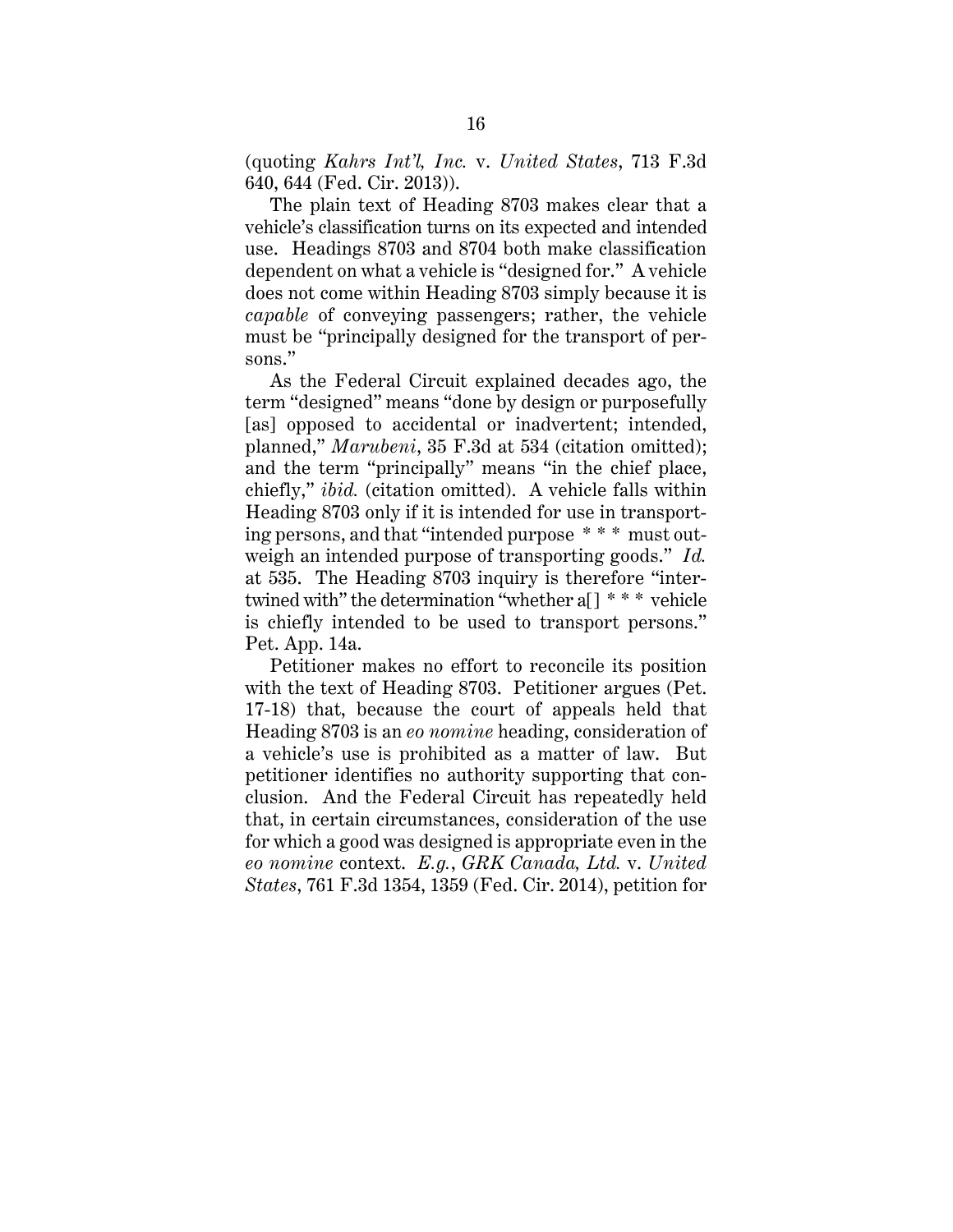reh'g en banc denied, 773 F.3d 1282 (2014); *CamelBak Prods., LLC* v. *United States*, 649 F.3d 1361, 1368-1369 (Fed. Cir. 2011); *Len-Ron Mfg. Co.* v. *United States*, 334 F.3d 1304, 1313-1314 (Fed. Cir. 2003); cf. *United States* v. *Quon Quon Co.*, 46 C.C.P.A. 70, 73 (C.C.P.A. 1959) ("[U]se cannot be ignored in determining whether an article falls within an eo nomine tariff provision" set forth in the predecessor to the HTSUS).

b. Petitioner argues (Pet. 13-17) that consideration of a product's use is inconsistent with the principle that an imported article must be classified according to the condition in which it is imported. See, *e.g.*, *Worthington* v. *Robbins*, 139 U.S. 337, 341 (1891). But the court of appeals' holding "does not controvert this rule." Pet. App. 17a. As discussed above, the court assessed the condition of petitioner's vehicles *at importation*, including by taking account of the discardable rear seat. The court simply found that, taking into consideration all the features of the Transit Connect 6/7, the vehicles were cargo vans and were not principally designed for passengers.

Contrary to petitioner's contention (Pet. 20-21) the fact that the court of appeals viewed Heading 8703 as an *eo nomine* heading (see Pet. App. 11a-13a) does not show that the court's classification analysis in this case violated the condition-as-imported principle. The condition-as-imported principle does not depend on whether a HTSUS heading is *eo nomine*, principal-use, or actual-use. Indeed, the HTSUS contains many principal- and actual-use headings for which consideration of evidence of use is not only permissible but mandatory. At oral argument in the court of appeals, petitioner acknowledged that a court could consider evi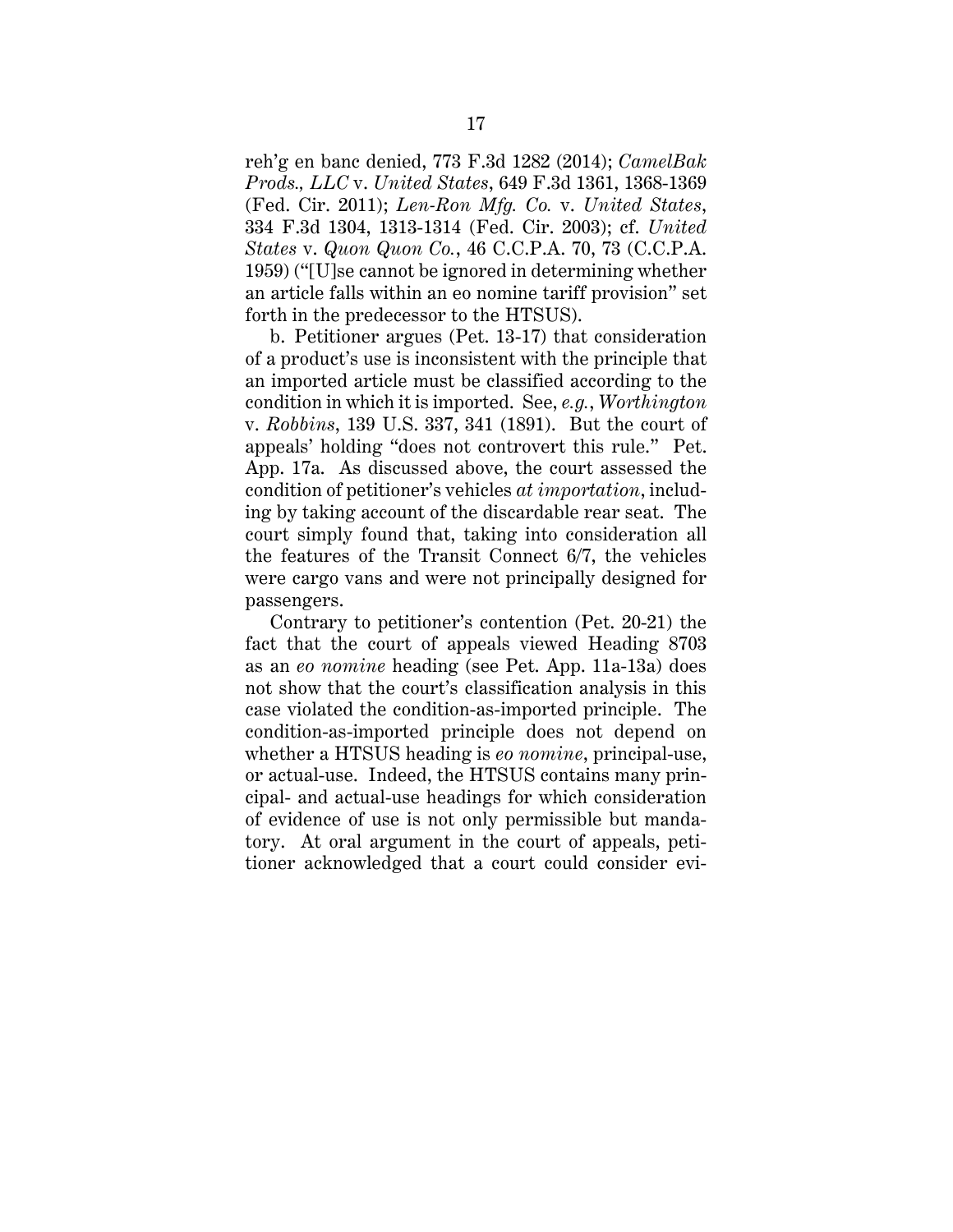dence of a vehicle's use if Heading 8703 were a principal- or actual-use heading. *Id.* at 18a. Petitioner does not explain why consideration of that same evidence would be inappropriate when an *eo nomine* heading classifies imported goods based on their intended use.

The authorities that petitioner cites (Pet. 14-15 & n.1) do not support its argument. Indeed, *United States*  v. *Citroen*, 223 U.S. 407 (1912), significantly undermines petitioner's position. *Citroen* involved the classification of pearls, which at the time were subject to two mutually exclusive tariff provisions, under which "[p]earls in their natural state, not strung or set" were subject to a lower duty than "pearls set or strung." *Id.* at 413 (citation omitted). At issue was a set of pearls that had arrived at the border unstrung, which Customs classified as "pearls set or strung" because the pearls had been strung before importation and would be restrung thereafter. *Id.* at 413-414 (citation omitted). This Court recognized that Customs' classification would have been correct if the relevant provision had been phrased in terms of the pearls' intended or potential uses, such as "pearls that can be strung" or "pearls \*\*\* that are assorted or matched so as to be suitable for a necklace." *Id.* at 415. But the provision at issue instead referred to pearls that are "set or strung" when imported. *Id.* at 416.

Petitioner's reliance on *Citroen* would be wellfounded if HTSUS 8703 referred specifically to vans or vehicles "with front and rear seats." The Transit Connect 6/7 vans had front and rear seats when they were imported, even though the rear seats were designed and intended to be removed immediately after importation. But the vans were not "principally designed for the transport of persons," at the time of importation or at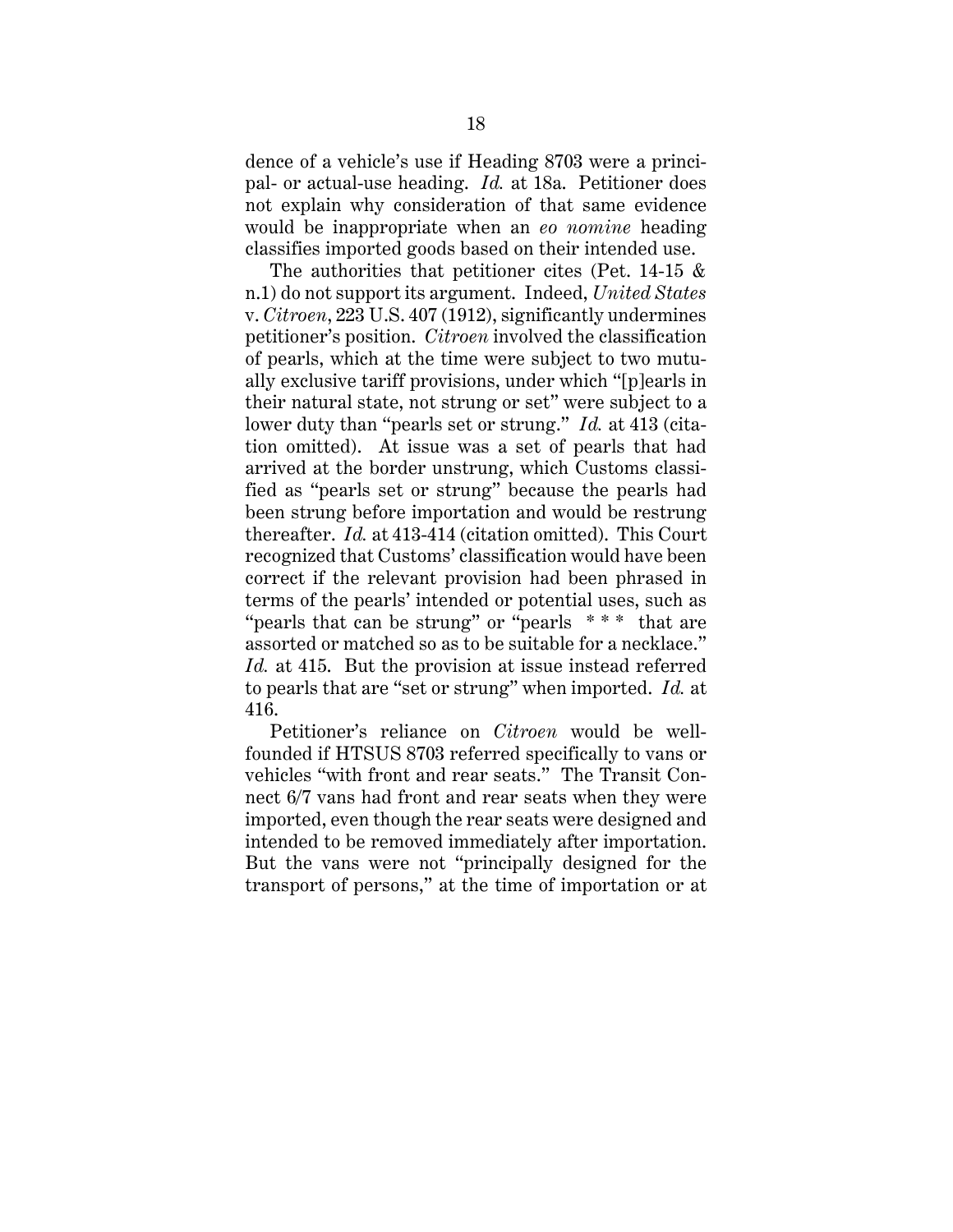any other time. Heading 8703 is thus akin to the hypothetical tariff headings for which this Court in *Citroen*  explained that consideration of use *would* be appropriate.<sup>3</sup>

Petitioner's reliance (Pet. 18-19) on the government's international obligations is similarly misplaced. The authorities cited by petitioner merely affirm the uncontroversial principle that articles must be classified in their condition as imported. As explained, that principle is consistent with the court of appeals' approach, which examined the Transit Connect 6/7 as it was configured at the time of importation to ascertain what the vehicles were principally designed for. And the federal statute that implements those international obligations states that, "in the event of a conflict between a GATT [General Agreement on Tariffs and Trade] obligation and a statute"—here, Headings 8703 and 8704—"the statute must prevail." *Federal Mogul Corp.* v. *United States*, 63 F.3d 1572, 1581 (Fed. Cir. 1995) (discussing 19 U.S.C. 2504(a) (1988)).

c. Contrary to petitioner's arguments (Pet. 17-18, 21-26), the court of appeals' decision is consistent with

 $\overline{a}$ 

<sup>&</sup>lt;sup>3</sup> The other decisions cited by petitioner (Pet. 14-15  $\&$  n.3) are inapposite because they did not involve tariff headings with express purposive language. See *United States* v. *Schoverling*, 146 U.S. 76, 77 (1892) ("breech-loading shotguns" or metal "wares not specifically enumerated"); *Dwight* v. *Merritt*, 140 U.S. 213, 214 (1891) ("iron bars for railroads" or "[w]rought scrap iron of every description"); *Seeberger* v. *Farwell*, 139 U.S. 608, 609 (1891) (clothing "wholly of wool" or composed "in part of wool"); *Worthington*, 139 U.S. at 340 ("watch materials" or "raw" enamel bricks); *Merritt* v. *Welsh*, 104 U.S. 694, 700-701 (1882) (sugar above or below an objectively defined color gradient ranging from "dark" to "nearly white").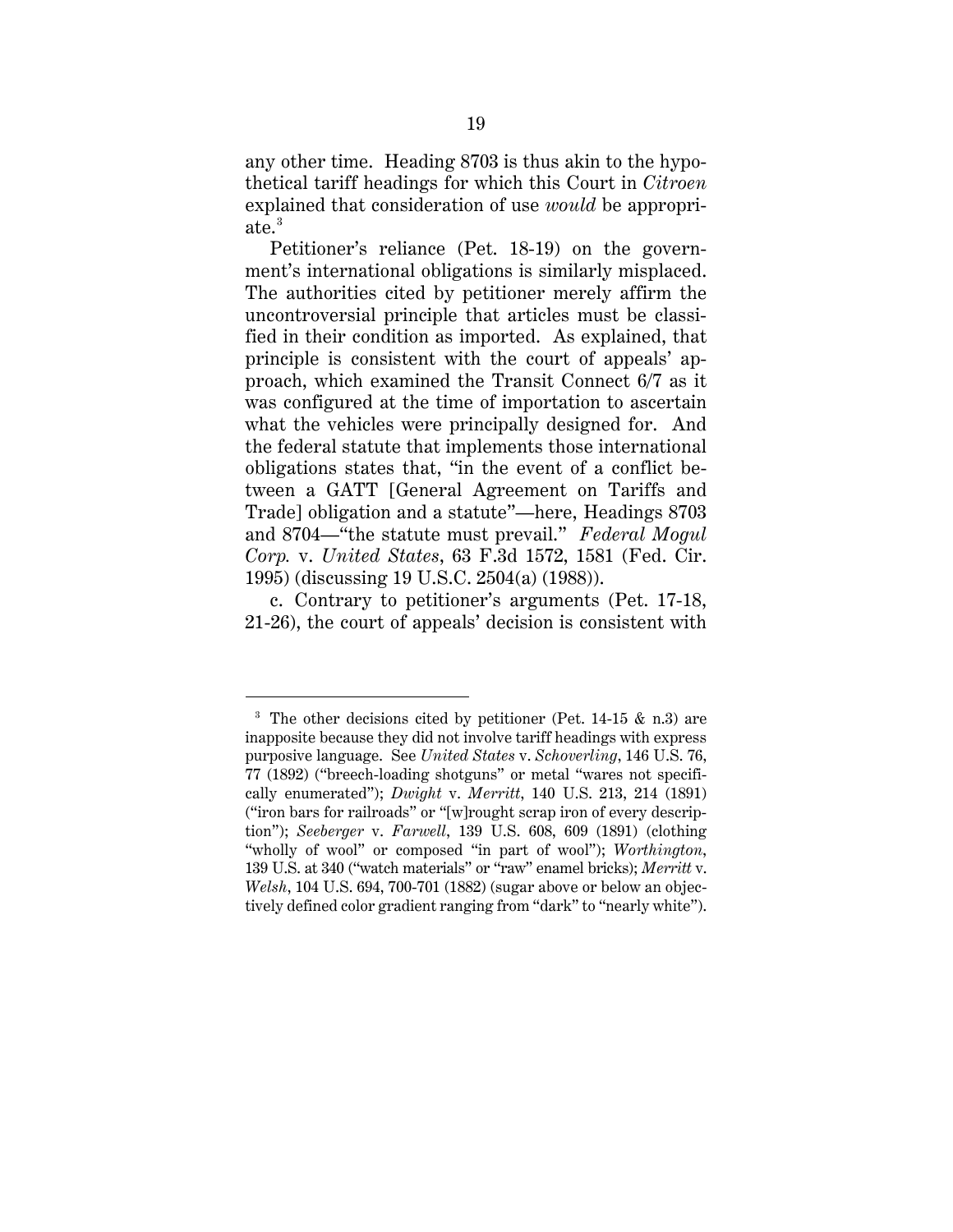Federal Circuit precedent, Customs' previous decisions, and the rules of interpretation that govern the HTSUS.

Petitioner contends (Pet. 23-24) that the court of appeals' consideration of use is inconsistent with *Western States Import Co.* v. *United States*, 154 F.3d 1380, 1381 (Fed. Cir. 1998). That case involved HTSUS Subheading 8712.00.25, which covers bicycles "not designed for use with" wide tires. *Ibid.* (citation omitted). Although the bicycles in question could be used with wide tires, the importer argued that the bicycles were "not designed for use with" wide tires because it intended that they be used with narrow tires. *Ibid.* The court of appeals rejected that argument, holding that, even if the bicycles were "'principally designed' with narrow tires in mind," "this would not prove that the bicycles were not designed for use with wide tires." *Id.* at 1382-1383.

The Federal Circuit's decision in this case does not conflict with that holding. Unlike Heading 8703, Subheading 8712.00.25 in *Western States* required an importer "to establish affirmatively that its product is *not* designed for a specific use, rather than \* \* \* 'principally' designed for a specific purpose." 154 F.3d at 1382. The court in *Western States* construed Subheading 8712.00.25 as limited "to bikes with design features that make them not suitable for or capable of use with wider tires." *Ibid.* Evidence that the importer intended its bicycles to be used with narrow tires was not enough to prove their unsuitability for use with wide tires. The *Western States* court did not hold that a product's use may never be considered when applying a HTSUS provision, like Heading 8703, that is based on what an imported product is designed for.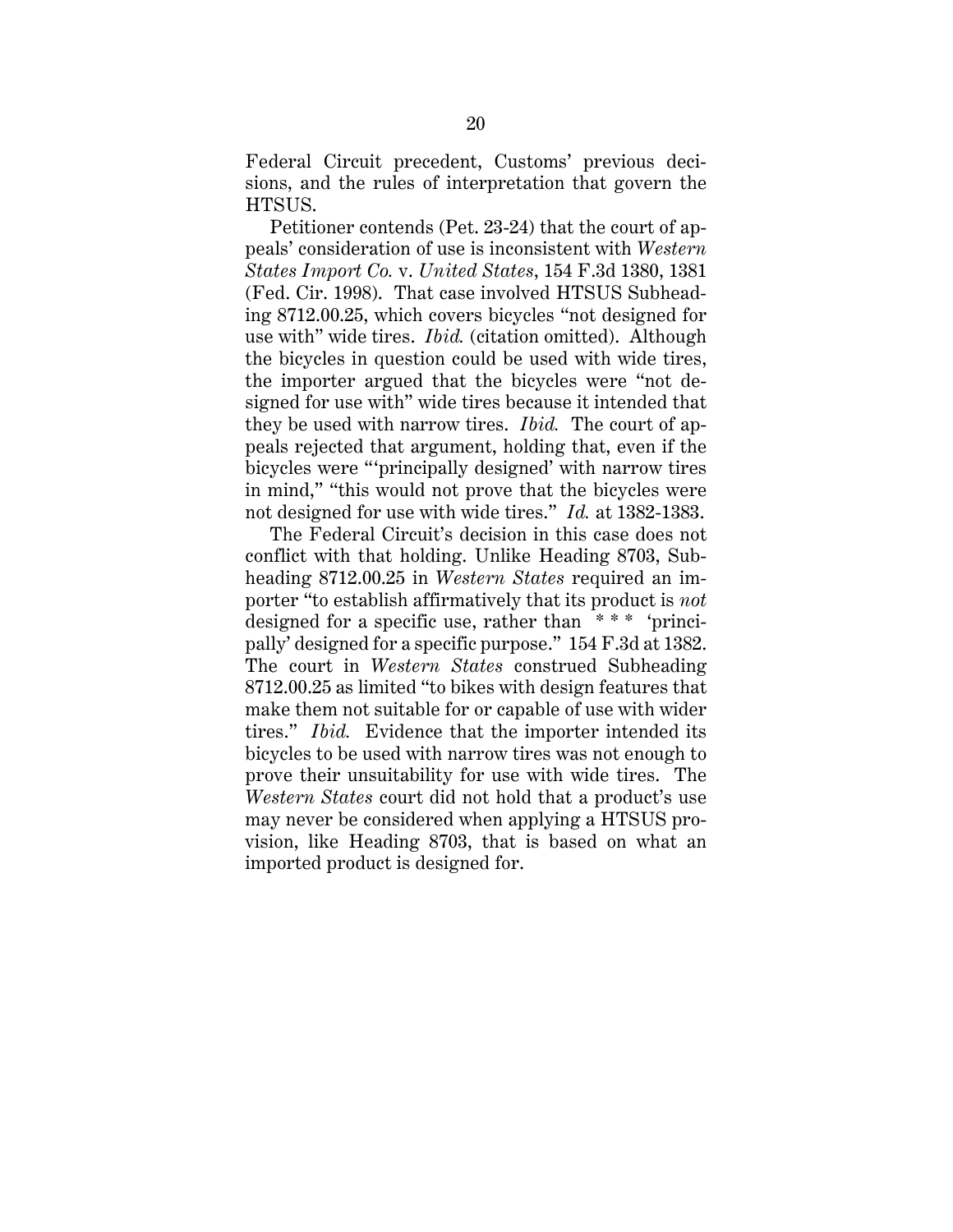Petitioner further contends (Pet. 26) that the court of appeals' holding is inconsistent with Customs' prior practice of declining to consider evidence of use. That is incorrect. Customs routinely considers evidence of use in assessing whether a vehicle is principally designed to transport passengers. In Ruling HQ 087181 (Sept. 7, 1990) (cited at Pet. 20 n.5), for example, Customs declined to classify an "underground mining utility conveyance for passengers and cargo" under Heading 8703 in part because that conveyance was "not licensed for highway use." And in Ruling NY N056077 (Apr. 21, 2009) (cited at Pet. 26), Customs considered evidence of the importer's intent to convert the Dodge Sprinter—a conceded cargo van—into a "series of shuttle bus configurations" by adding certain physical features after importation. Petitioner emphasizes (Pet. 26) that, in the latter ruling, Customs ultimately concluded that the Sprinter should not be classified under Heading 8703, notwithstanding the importer's future plans. But in that case, the importer did not dispute that the Sprinter's structural and auxiliary design features at importation conclusively demonstrated that the Sprinter was a cargo van. The ruling thus demonstrates only that evidence of a vehicle's post-importation use will not always be sufficient to prove that the vehicle is designed more for passengers than for cargo.

Petitioner also contends (Pet. 17-18) that the court of appeals' consideration of use in this context is inconsistent with the interpretive principles that govern the HTSUS. But those principles simply state that goods must be classified "according to the terms of the headings and any relative section or chapter notes," whether the headings are *eo nomine*, principal-use, or actualuse, Pet. App. 104a, and that various forms of use must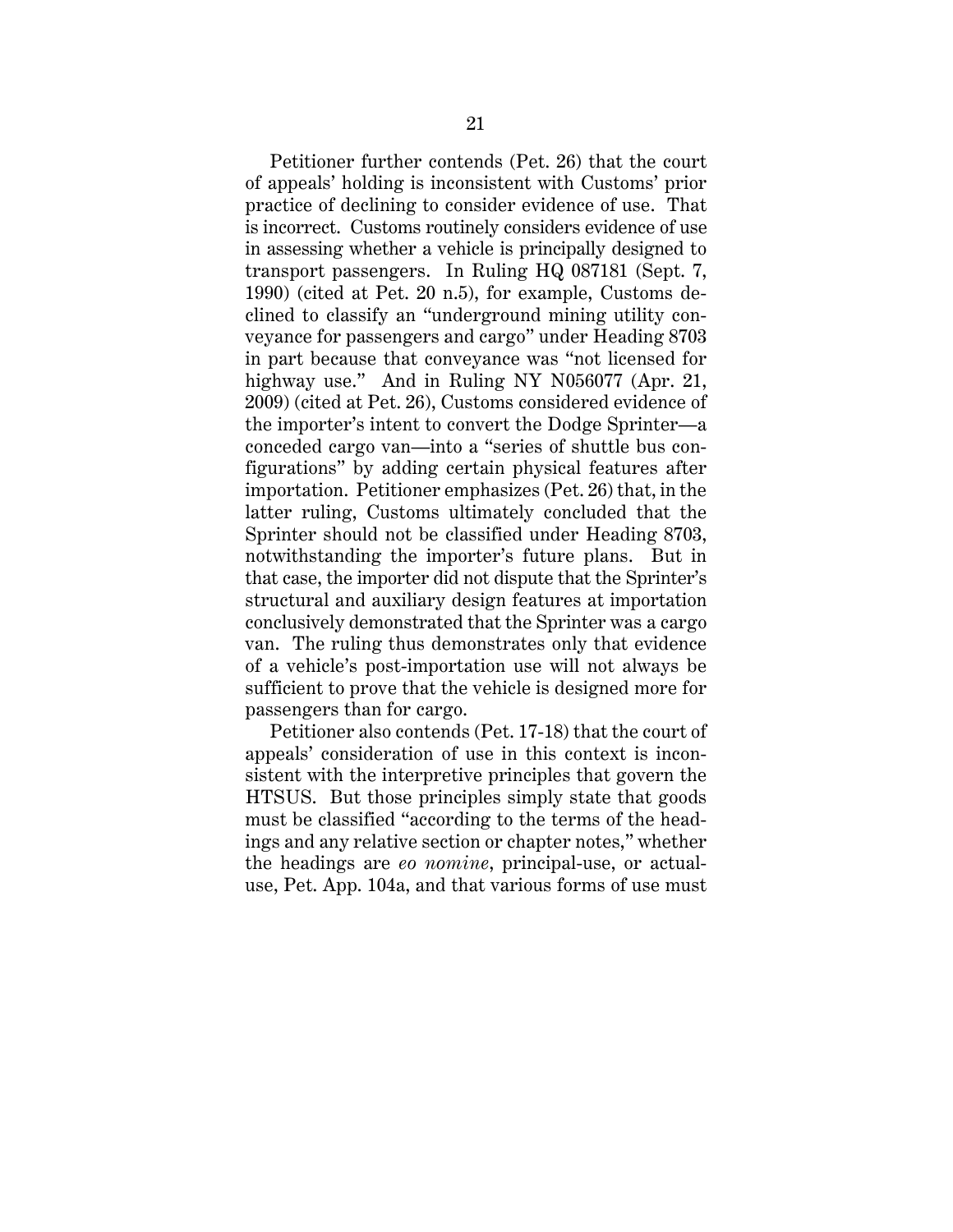be consulted with respect to principal- and actual-use headings, *id.* at 107a. Those principles do not preclude the court of appeals' conclusion that, where an *eo nomine* heading is phrased in terms of the use for which a good is designed, it is appropriate to consider how a particular article was designed, marketed, and used by consumers.

d. Finally, petitioner contends (Pet. 22-24) that the court of appeals' decision will create unpredictability. Petitioner appears to advocate (Pet. 24) a bright-line rule that would prohibit consideration of use in construing any *eo nomine* heading—even if the text of a given heading refers to the use for which a good is designed. That proposed rule cannot be reconciled with the plain text of Heading 8703. In determining whether the Transit Connect 6/7 was "principally designed for the transport of persons," Customs reasonably looked to all the relevant facts about that vehicle. Petitioner's proposal also conflicts with the foundational principle that HTSUS terms—which are treated as "statutory provisions of law for all purposes," 19 U.S.C.  $3004(c)(1)$  must be construed by reference to the specific "language of the heading," *Schlumberger Tech. Corp.* v. *United States*, 845 F.3d 1158, 1163 (Fed. Cir. 2017) (citation omitted), and in accordance with the heading's "common and commercial meanings," *Well Luck*, 887 F.3d at 1111 (citation omitted).

Petitioner speculates (Pet. 27-29) that, unless its proposed bright-line rule is adopted, importers will be uncertain about the classification of their goods, causing dire consequences for the tariff system. But for decades, both Customs and the Federal Circuit have examined evidence of a good's design and intended postimportation use to determine its classification, not only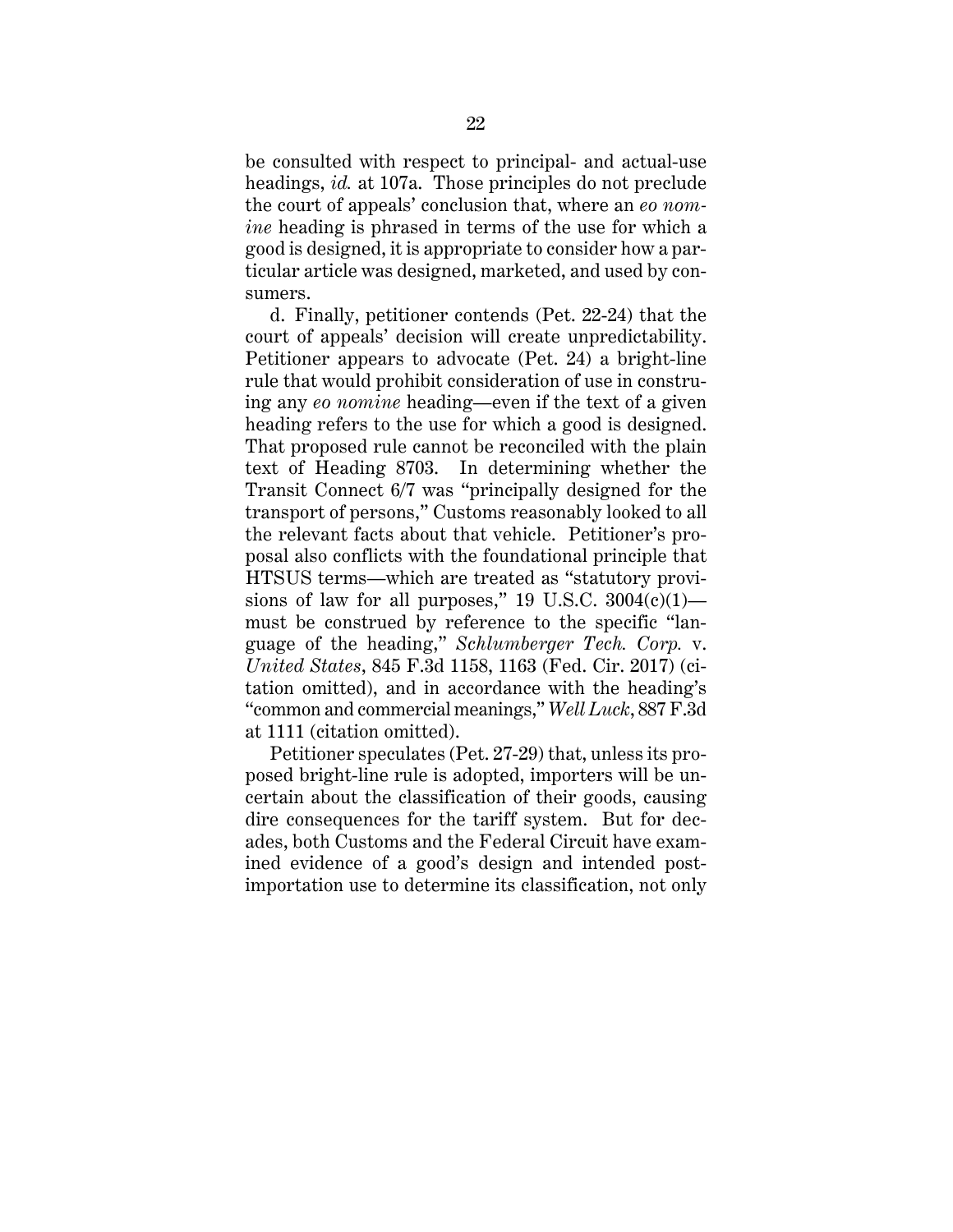in construing principal- and actual-use headings, but also in interpreting some *eo nomine* headings. In *Marubeni*—the only other case in which the Federal Circuit has addressed the scope of Heading 8703—the court of appeals affirmed a CIT decision entered after a trial in which the court heard testimony from the importer's design engineers about their design intent; in which sample vehicles were taken on test drives; and in which the parties introduced evidence of market studies of consumer preferences, "[p]roduct development documentation and advertising," and "customer use information." *Marubeni Am. Corp.* v. *United States*, 821 F. Supp. 1521, 1523-1528 (Ct. Int'l Trade 1993), aff'd, 35 F.3d 530.

In any event, petitioner's policy arguments provide no sound basis for adopting a rule that would forbid consideration of evidence that Congress plainly directed Customs to consider. And to the extent that the need to consider intended use creates ambiguity as to the appropriate tariff classification, an importer seeking to resolve that uncertainty may request a ruling letter from Customs Headquarters, 19 C.F.R. 177.1(c), and may obtain judicial review of that ruling in the CIT, the Federal Circuit, and potentially this Court. Petitioner instead elected to import the Transit Connect 6/7 without seeking a ruling letter from Customs.

3. Additional considerations reinforce the conclusion that the decision below does not warrant this Court's review.

First, petitioner's argument that courts may not examine evidence of an imported product's actual use in construing an *eo nomine* HTSUS heading is not sufficient for it to obtain reversal of the judgment below. As explained, the court of appeals held that the Transit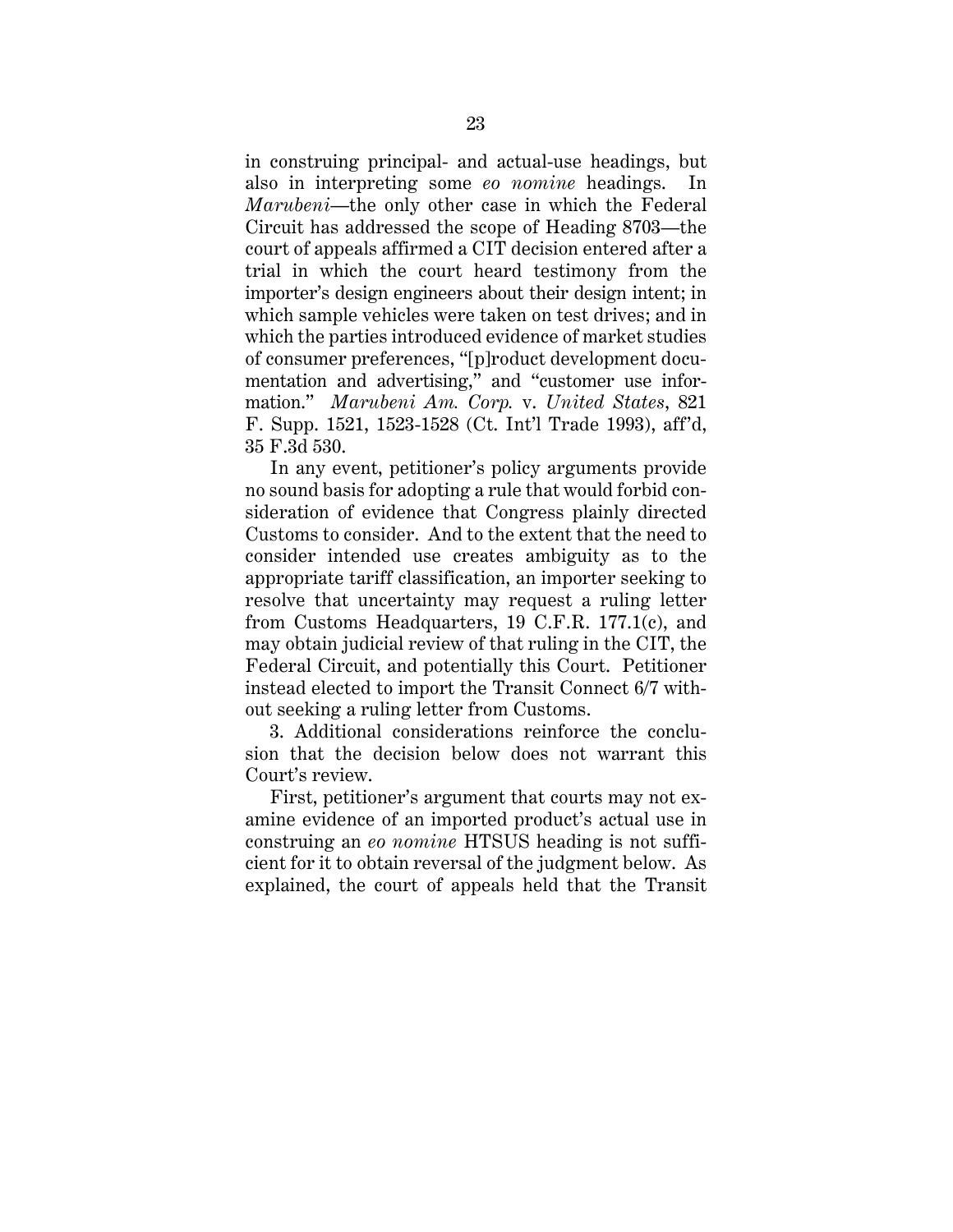Connect 6/7's "auxiliary design features \* \* \* compel the conclusion" that the vehicle "is designed to transport cargo." Pet. App. 26a. The court considered evidence of actual use only to buttress that holding. Petitioner therefore would not be entitled to reversal of the judgment below even if this Court adopted petitioner's proposed rule of interpretation.

Second, Headings 8703 and 8704 define the applicable duty by express reference to the purpose for which particular vehicles are designed. The court of appeals therefore acted properly in considering what the vehicles at issue were "for." If this Court found any logical contradiction between the Federal Circuit's consideration of intended use and that court's characterization of Heading 8703 as an *eo nomine* provision, it would not follow (as petitioner appears to assume) that the *eo nomine* characterization would control. Rather, the appropriate response would be to construe Heading 8703 as a "use provision governed by the use analysis," and petitioner's case would come out the same way. *GRK Canada, Ltd.* v. *United States*, 773 F.3d 1282, 1287 (Fed. Cir. 2014) (per curiam) (Wallach, J., dissenting from denial of rehearing en banc).

Third, as the government explained below, it is long settled that importers are forbidden from employing "disguise or artifice" to transform an article that would "fall within" one tariff classification into an article that "appear[s] otherwise." *Citroen*, 223 U.S. at 415. The record overwhelmingly demonstrates that petitioner installed the cost-reduced temporary rear seat in the Transit Connect 6/7 as a sham designed to make a twoperson cargo van appear to be a vehicle "principally designed for the transport of persons." The seat was constructed from inferior materials and lacked features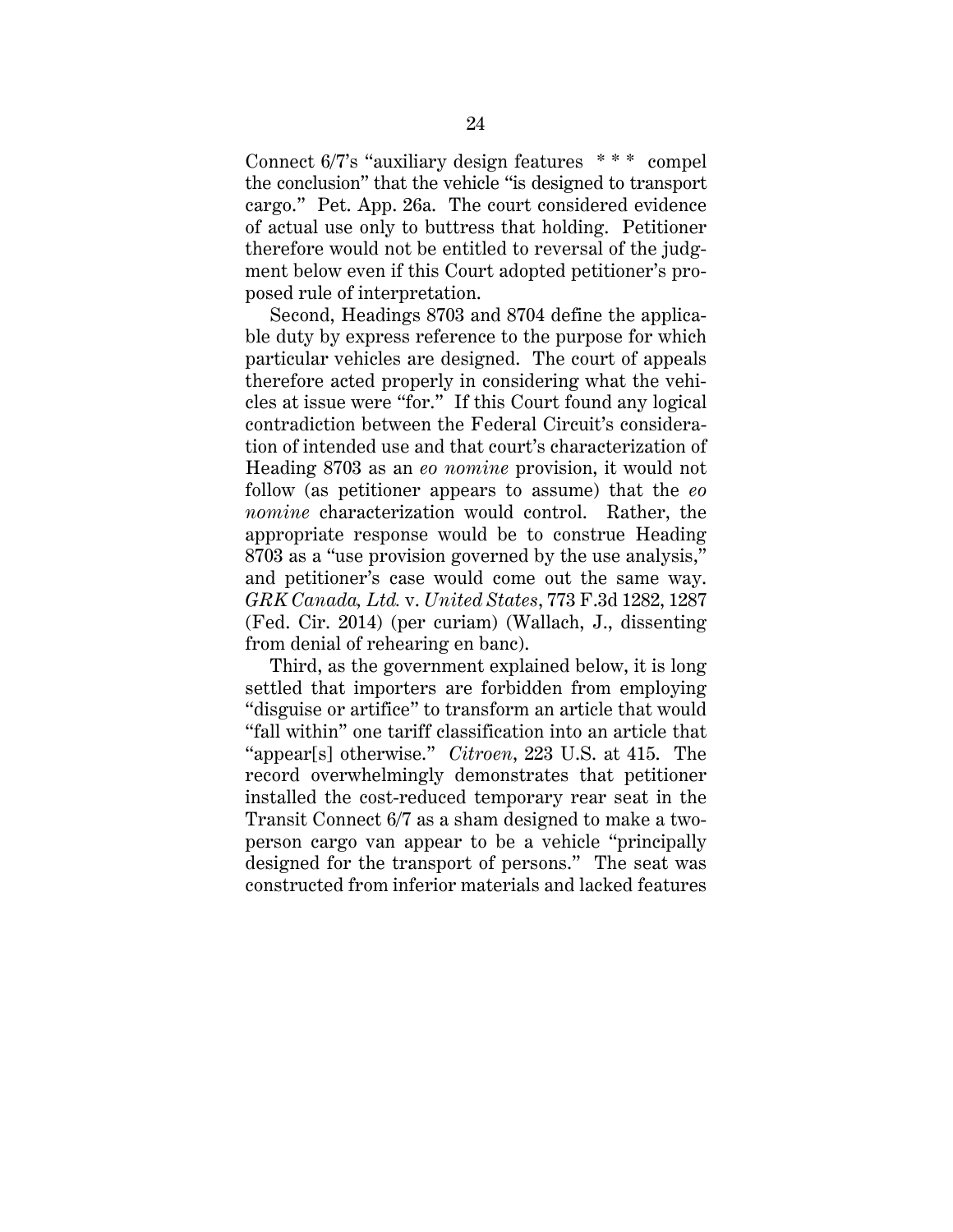that petitioner knew customers would have demanded for passenger safety and comfort. Indeed, the seat did not even comply with petitioner's own safety manual because it lacked the red indicator flag that passengers must use to determine whether the seat is properly latched upright. C.A. App. 6130. Those undisputed facts confirm that Customs properly disregarded the cost-reduced rear seat as a "disguise or artifice" when classifying the Transit Connect 6/7. 4

4. In the alternative, petitioner asks (Pet. 30-33) this Court to summarily reverse the court of appeals' decision rejecting petitioner's request to remand the case to the CIT so that petitioner could advance two alternative arguments. Such extraordinary relief from this Court is unwarranted because those arguments lack merit for the reasons set forth in the government's briefs before the CIT and the court of appeals.

a. Contrary to petitioner's argument (Pet. 30), Customs was not required to follow the notice-andcomment provisions of 19 C.F.R. 177.12(c) before classifying the Transit Connect 6/7 as a vehicle for the

 $\overline{a}$ 

<sup>&</sup>lt;sup>4</sup> The principle that an importer cannot avoid the applicable tariff rate "by resort to disguise or artifice" would not be implicated if HTSUS 8703 referred to vans "with front and rear seats." Cf. p. 18, *supra*. Petitioner did not simply cause the Transit Connect 6/7 vans to "appear" (*Citroen*, 223 U.S. at 415) to have rear seats; the vans actually *had* rear seats at the time of importation. Under HTSUS 8703 as written, however, the applicability of that tariff classification depends on whether the Transit Connect 6/7 vans are "principally designed for the transport of persons"—*i.e.*, whether their "intended purpose of transporting persons \* \* \* outweigh[s] [their] intended purpose of transporting goods." *Marubeni*, 35 F.3d at 535. The totality of the evidence makes clear that petitioner's temporary installation of the rear seats is a (transparent) attempt to make the intended purpose of the vans appear to be something it is not.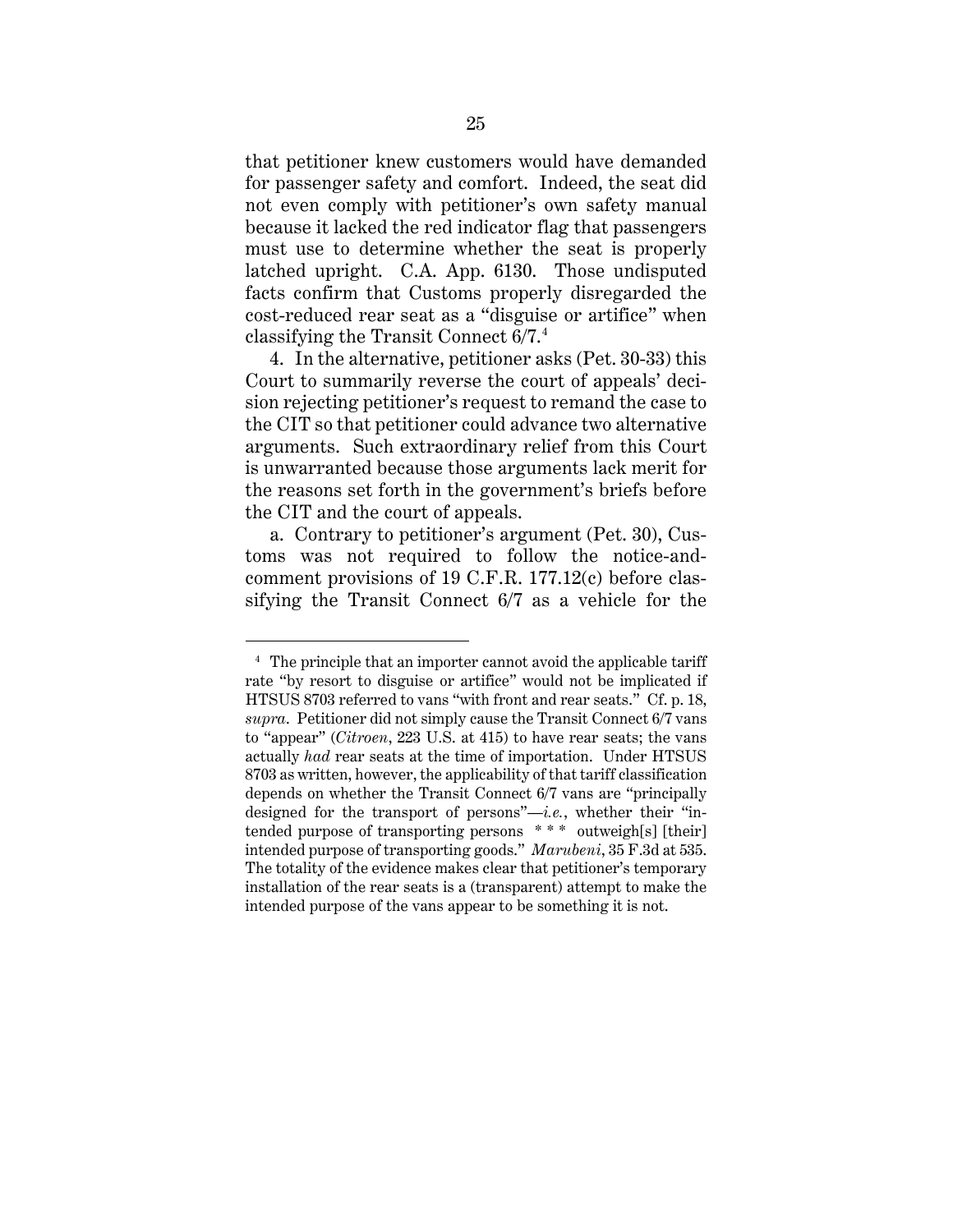transport of goods. Those provisions apply only when Customs modifies or revokes "the treatment previously accorded" to "substantially identical transactions." 19 C.F.R. 177.12(c)(1). Such previous treatment exists only if a Customs official "responsible for the subject matter" has made an "actual" classification decision that Customs has "consistently applied" for at least two years "immediately preceding the claim of treatment." 19 C.F.R. 177.12(c)(1)(i)(B)-(C). "The determination of whether the requisite treatment occurred" involves "an assessment of all relevant factors." 19 C.F.R. 177.12(c)(1)(ii).

Here, the overwhelming majority of petitioner's entries of Transit Connect 6/7 vans were "bypass" entries automatically liquidated under Heading 8703 pursuant to petitioner's self-certifications, without any Customs examination or review. Pet. App. 58a (citation omitted). The remaining entries were reviewed by import specialists based on petitioner's import documents, but no specialist ever inspected the associated vehicles. *Ibid.* Because those entries were "processe[d] expeditiously and without examination or Customs officer review," they carry "no weight whatsoever."  $19 \text{ C.F.R. } 177.12(c)(1)(ii)$ .

In addition, Customs did not apply the alleged determination for more than two years. The entry at issue here was made on December 26, 2011, Pet. App. 34a, but petitioner's first entry of Transit Connect 6/7s was liquidated on March 5, 2010, see C.A. App. 110, 123. And even if an "actual determination" had been made and had been applied for the requisite period, petitioner's "material omission[s] in connection" with the entries, 19 C.F.R.  $177.12(c)(1)(iii)(C)$ , would preclude it from relying on that determination. Petitioner cannot evade responsibility for those omissions by asserting (Pet. 9)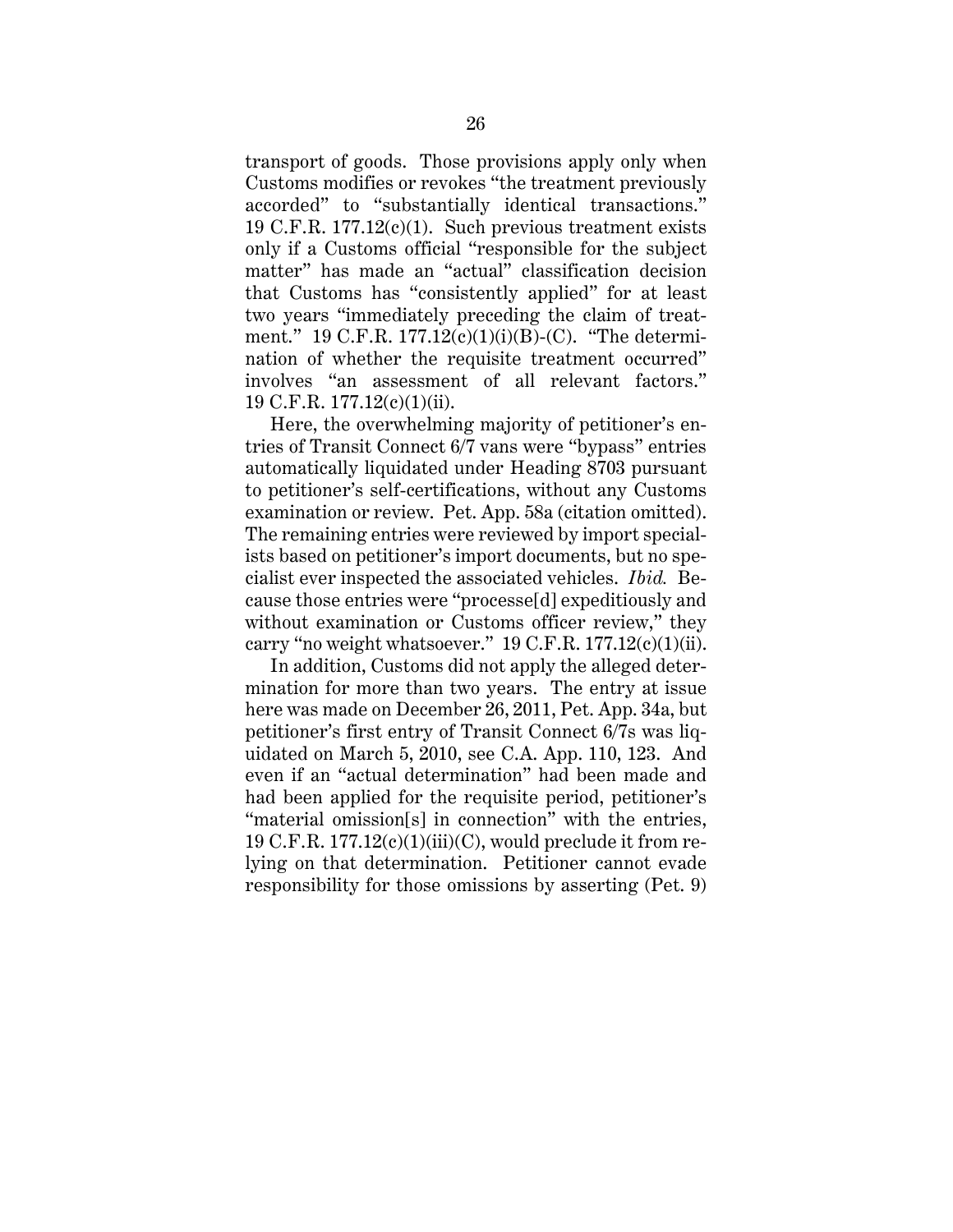that its disclosure obligations were satisfied through marketing scripts, a journalist's questions, a handful of news articles, and isolated reports from Customs officers not ultimately responsible for classification determinations. See Gov't C.A. Reply Br. 20-23.

b. For similar reasons, petitioner is wrong in arguing (Pet. 30) that Customs' alleged "established and uniform practice" of classifying the Transit Connect 6/7 under HTSUS 8703 equitably estops the agency from adopting a different classification here. 19 U.S.C. 1315(d). As noted, petitioner failed to seek a ruling letter from Customs before disguising imported cargo vans as vehicles principally designed for passengers. Only after Customs initiated its investigation did petitioner disclose complete details of its scheme to the agency.<sup>5</sup> Petitioner therefore has no equitable claim to

 $\overline{a}$ 

 $5$  The petition for a writ of certiorari suggests (Pet. 9) that Customs leadership believed that petitioner's conduct was permissible and that the investigation into its importation of the Transit Connect 6/7 should be closed without action. But petitioner's cherrypicked statements obscure the nature of Customs' deliberations. For example, one national import specialist noted that "he believe[d] that there [was] a classification issue with the current importation process used by Ford." C.A. App. 4909. An attorney-advisor in Customs Headquarters expressed incredulity at petitioner's claim that it was engaged in legitimate tariff engineering. *Id.* at 1468 ("'[C]ondition as imported', taken to the next level!!!"). A senior Baltimore port official warned against prematurely concluding the investigation without first "run[ning]" the question "by [c]ounsel." *Id.* at 1447. And a Customs program manager explained that Customs could treat the cost-reduced temporary rear seat as a disguise or artifice if Customs could "show[] that certain vehicles are pre-designated for equipment removal upon importation" by "prov[ing] intent" and by "be[ing] able to tie specific  $***$  VIN[s] to the practice"—precisely the showing that Customs ultimately made. *Id.* at 1495.